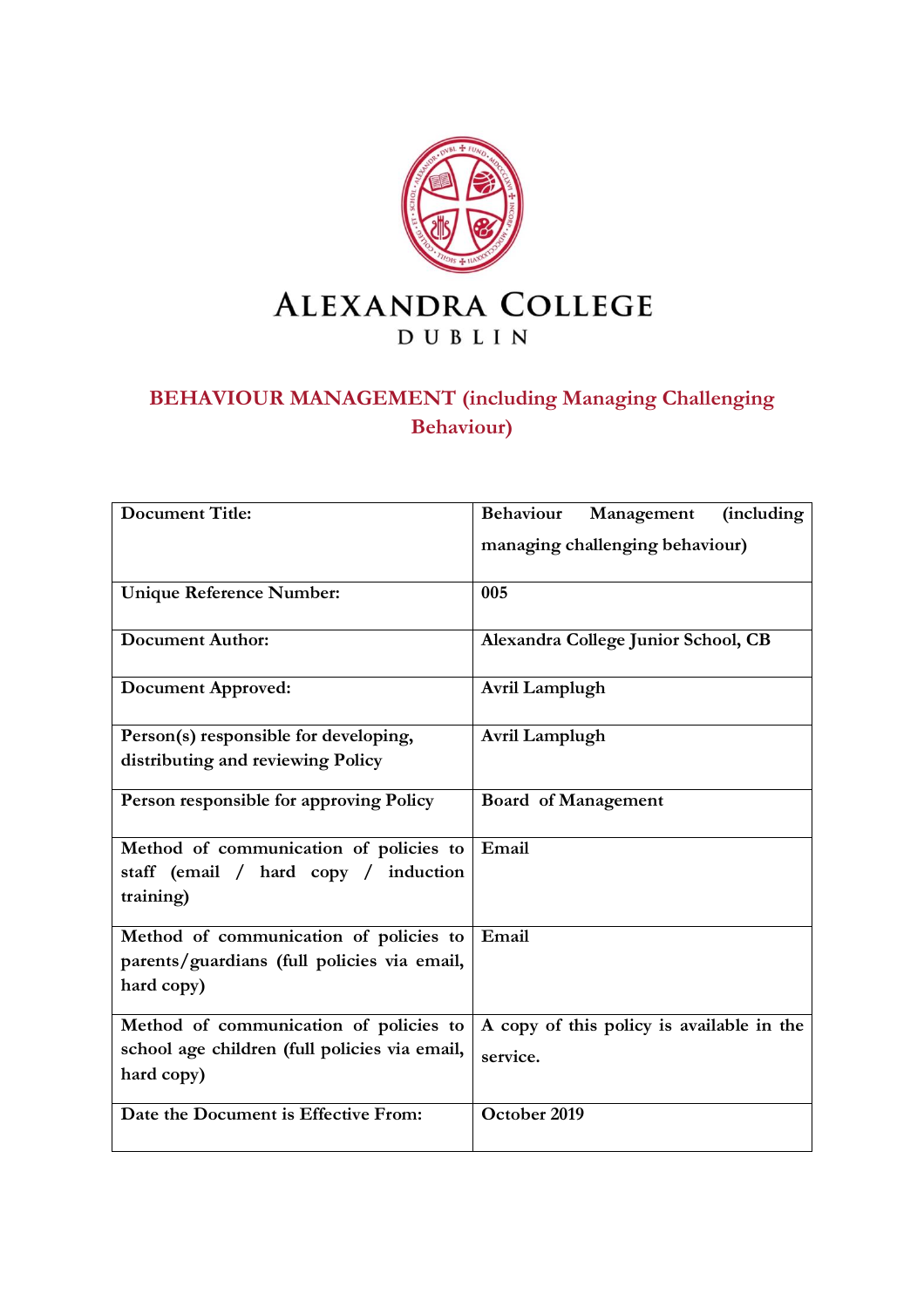| <b>Scheduled Review Date:</b> | October 2020 |
|-------------------------------|--------------|
| <b>Number of Pages:</b>       | 23           |

**This policy is developed in accordance with the Child Care Act 1991 [Early Years Services] [Registration of School Age Services] Regulations 2018.**

**This policy is available and communicated to parents, staff and relevant stakeholders.**

**It is also available in child friendly format to school age children in the Service**

**Relevant staff know the requirements and have a clear understanding of their roles and responsibilities in relation to this policy. Relevant staff have received training on this policy.** 

# **Statement of Intent:**

We will work with the children to ensure they receive positive guidance, support, and encouragement to finding positive solutions to manage their own behaviour. The service sets realistic expectations of behaviour in accordance to the age and stage of development of the child. We apply rules and expectations fairly and consistently to all children. We do not use any form of physical punishment. We encourage children to respect themselves, others and the environment. We facilitate children to make positive decisions and choices about their own learning and development to develop a positive sense of self. We aim to facilitate a happy, caring environment with stimulating activities for all children. In the case of a particular incident, or persistent unacceptable behaviour, we will *always* discuss ways forward with the parent(s)/guardian of the child.

**Note:** If child abuse or neglect is suspected, it is managed in line with the service's Child Protection and Welfare Policy.

# **The Social and Emotional Wellbeing of all Children is Fostered**

• Children are supported to recognise, express and cope positively with emotions. Examples: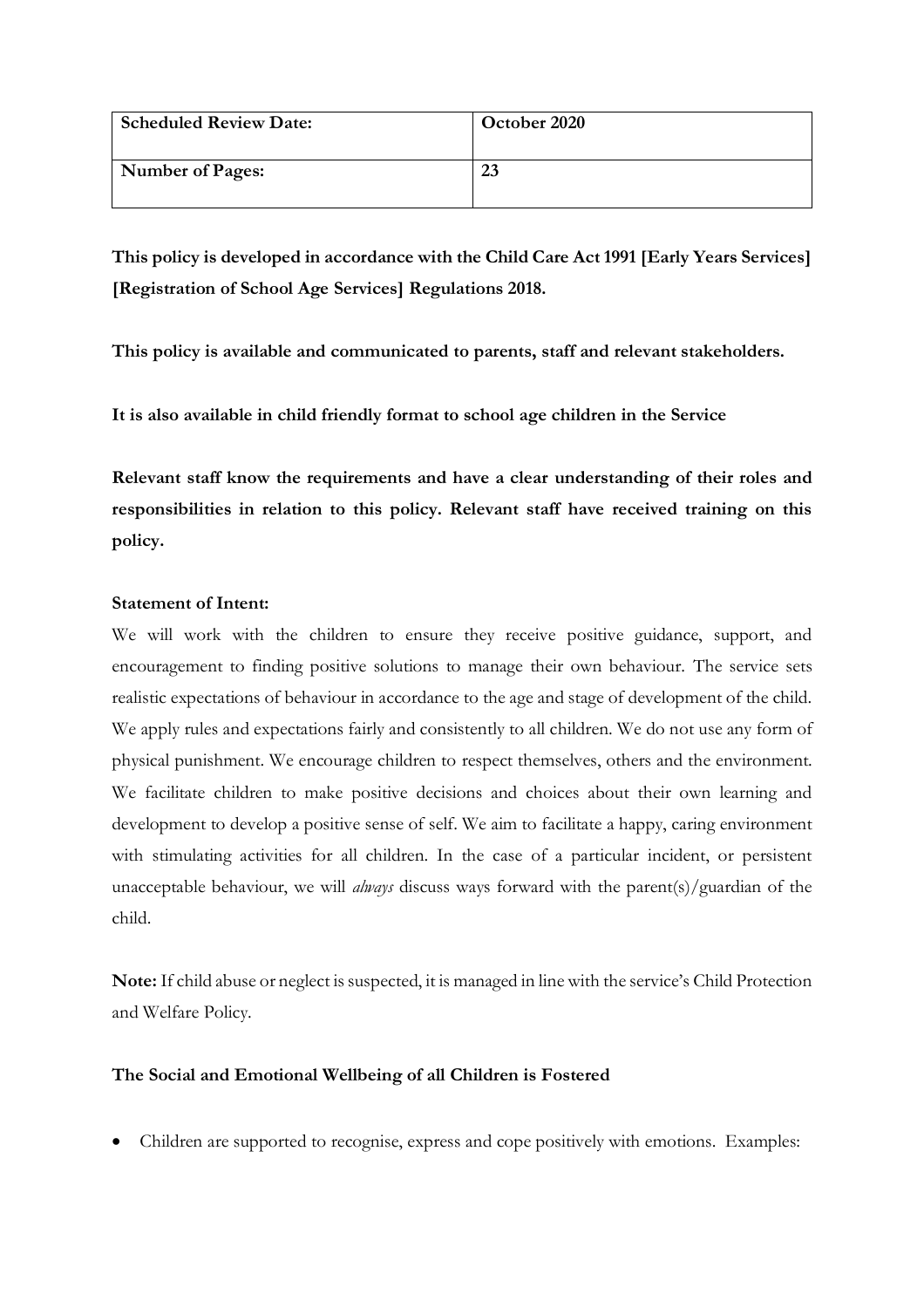- o Being supported to communicate their needs and wants, verbally and non-verbally (picture cards, hand signals) in a positive way.
- o Discussing and naming their wide range of emotions and feelings, while empathising with feelings of others (happy, sad, angry, feelings of exclusion and feeling hurt).
- o Assisting children to develop techniques that help them manage their positive and negative feelings OWL (observe, wait, listen).
- o Listening to children in a caring, gentle way when they express emotions, and reassuring them that it is normal to experience positive and negative emotions at times.
- o Acknowledging and accepting children's feelings (positive and negative) and the relationships between children's actions and other responses.
- Children are supported to demonstrate self-confidence (example chose activities that foster children's feelings of competence).
- Staff respond to infants in a timely and appropriate way when they cry or become upset.
- Children who show signs of social and emotional difficulties are given the appropriate care and support within the service.

# **Children Are Supported to Develop Self-Regulation and Pro-Social Behaviour**

- The social and physical environment is stimulating, challenging and interesting for children and is focused on their active engagement and involvement.
- Staff help children to recognise and understand the rules for being together with others (examples: waiting their turn, listening to each other, solving problems together, sharing).
- A climate is fostered where children know the boundaries and know how they're expected to behave within the service.
- Staff support children to enter into social groups, develop friendships with other children and to learn to help and positively engage with other children and adults.
- Staff encourage and praise children for specific, positive and appropriate behaviours.
- Children are given positive alternatives rather than just being told "no"
- Children are supported in preventing, managing and resolving conflict. Examples:
	- o creating conditions that minimise conflict between children (providing enough popular equipment and materials);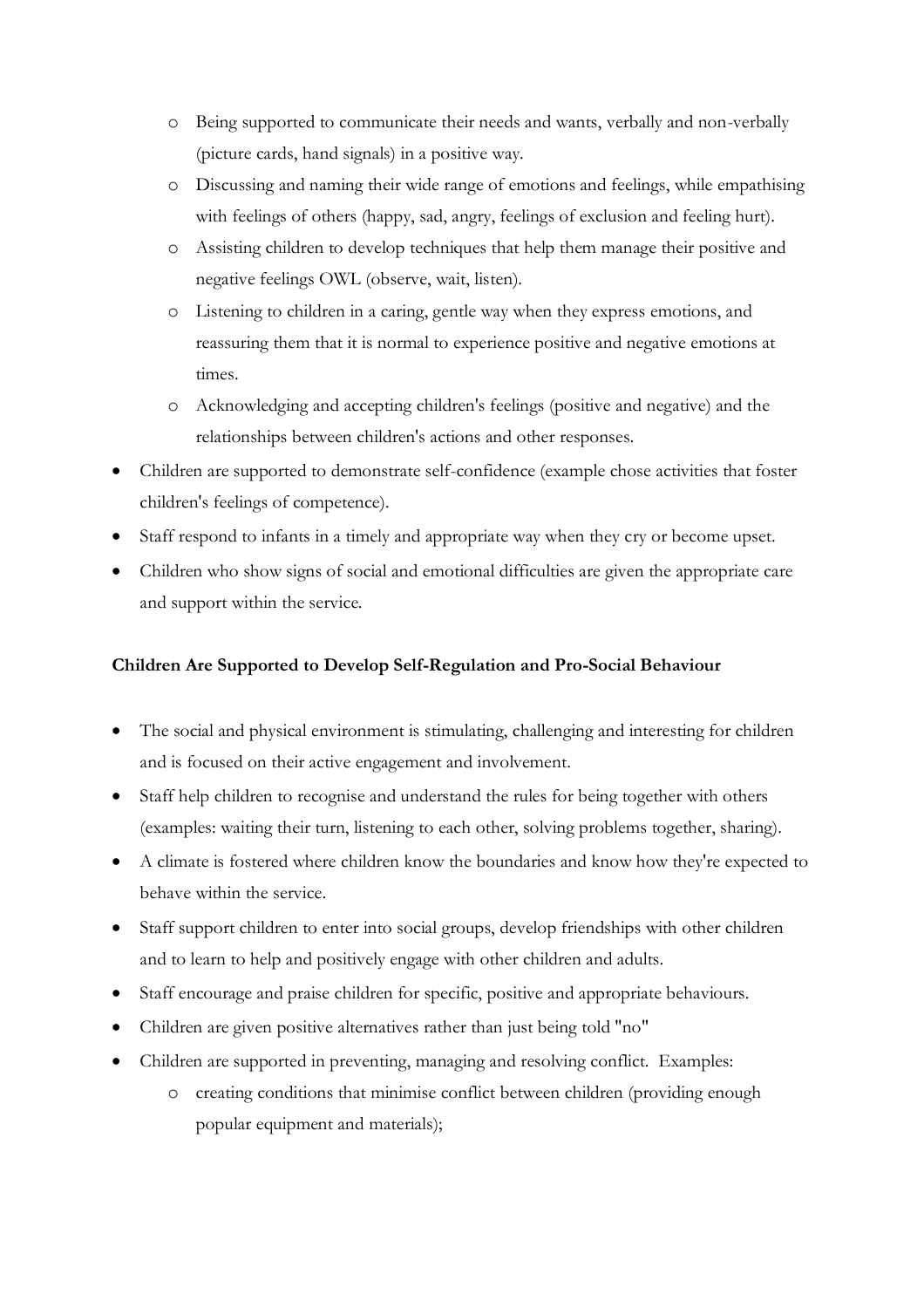- o acting to prevent potential conflicts and encouraging the children to resolve conflict if it exists;
- o responding promptly to children who are giving signals or cues expressing or indicating needs;
- o encouraging children to negotiate and resolve conflicts peacefully, with adult intervention and guidance when necessary;
- o actively supporting children in solving their differences and problems without being "told" or "ordered" what to do; and
- o prompting and supporting children to remove themselves from situations where they are experiencing frustration, anger or fear.
- Children with on-going challenging behaviour are supported and helped to control their emotions and distress. Examples:
	- o reviewing the child's programme of care to ensure it is meeting the child's care, learning and developmental needs;
	- o reviewing the approaches taken to address a child's on-going challenging behaviour, so that every opportunity is taken to make sure the behaviour improves;
	- o engaging with the child's parents or guardians to work with them on addressing the issues relating to the child's behaviour (developing a behaviour management plan, assessing the need for help from external experts or professionals; and
	- o developing a risk assessment to manage the risks associated with the behaviours to the child and to the other children and staff.

# **We will NEVER inflict corporal punishment on a child.**

# **General Procedures for Promoting and Nurturing Positive Behaviour:**

- During the induction period, all new staff are introduced to the behaviour policy and are asked to sign the policy to say they have read it and agree to implement the policy.
- Staff will adopt a reciprocal and positive relationship with the child.
- Staff will act as a role model and adopt a confident approach to encourage and support positive behaviour.
- Staff will work in a respectful manner and in partnership with other practitioners, children and parents/guardians.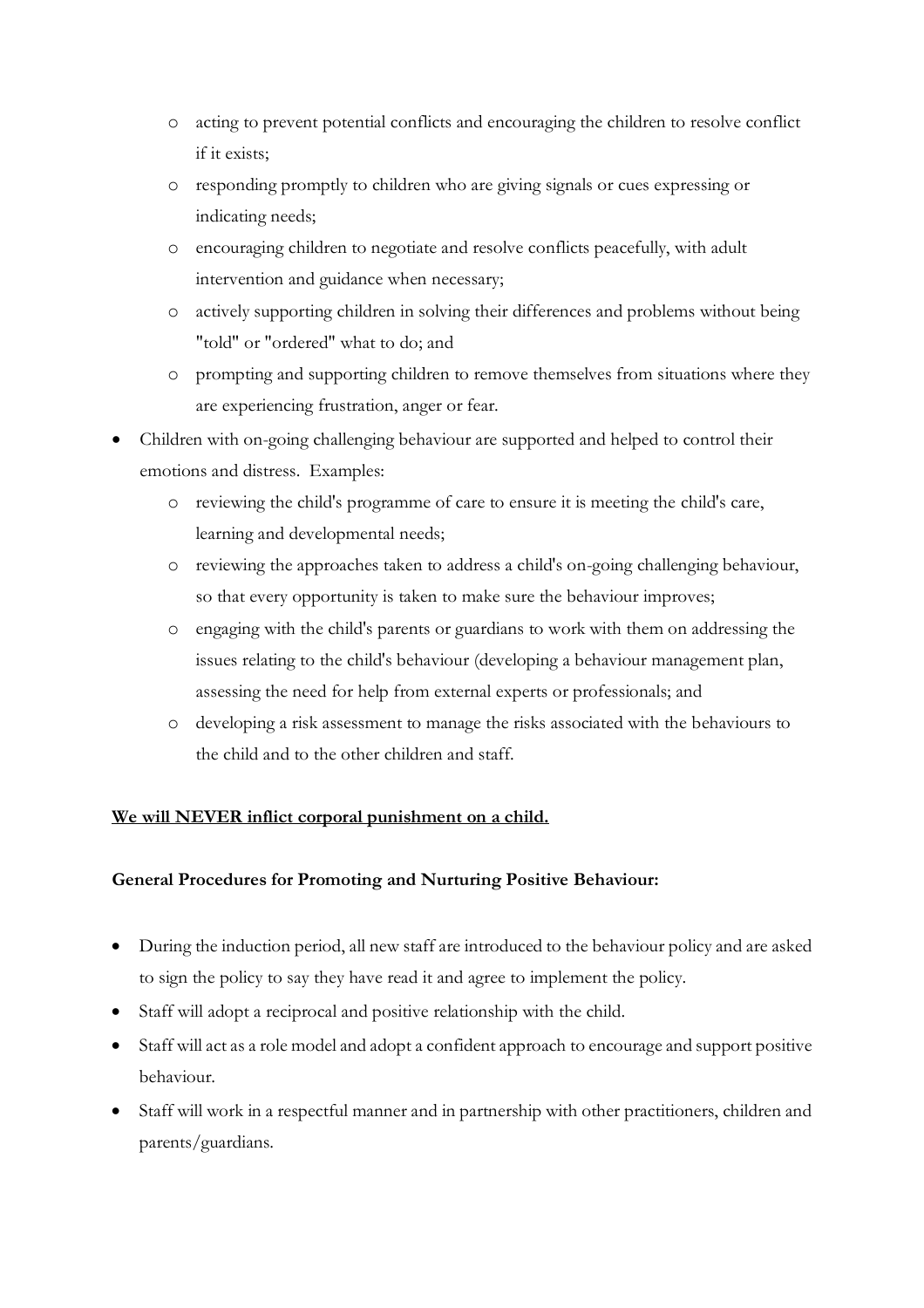- Staff are role models for the children and should treat one another with respect, use appropriate tone of voice and body language to one another and the children.
- Observation and recording will be used to inform and support staff to decide on appropriate methods and strategies of dealing with behaviour problems.
- The Manager is the person designated as the resource person for staff support on behaviour management issues.
- At an age appropriate level, children will be encouraged and supported in resolving their own disputes.
- Each child should be positively supported and recognised as an individual.
- Staff will practically engage children in resolving their conflicts using age appropriate methods. In doing this, children can explore their feelings and conflicts in a safe controlled way. Staff will positively support children in doing this.
- Training will be provided for staff where necessary.

#### **Rewarding Positive Behaviour:**

- Staff will acknowledge and praise positive behaviour as it occurs.
- Children are not rewarded with food, sweets or treats and all staff understand how to support positive behaviour, and how to encourage and facilitate it effectively.
- Positive language will be used rather than negative, and statements made. Rather than saying 'no' for example:
	- o Say: *"I would like you to sit back down on the chair please John, because you will fall off and hurt yourself". Or "We are inside, and we don't climb on furniture or equipment inside". Or "I would like you to sit back down on the chair please, do you remember we only climb on things when we are outside",*
	- o Rather than*: Don't stand on the chair"*
- While encouraging positive behaviour, the child's self-esteem should not be negatively impacted. The child should not be labelled through the use of certain words for example bold, naughty.

#### **Mild Behaviour Issues:**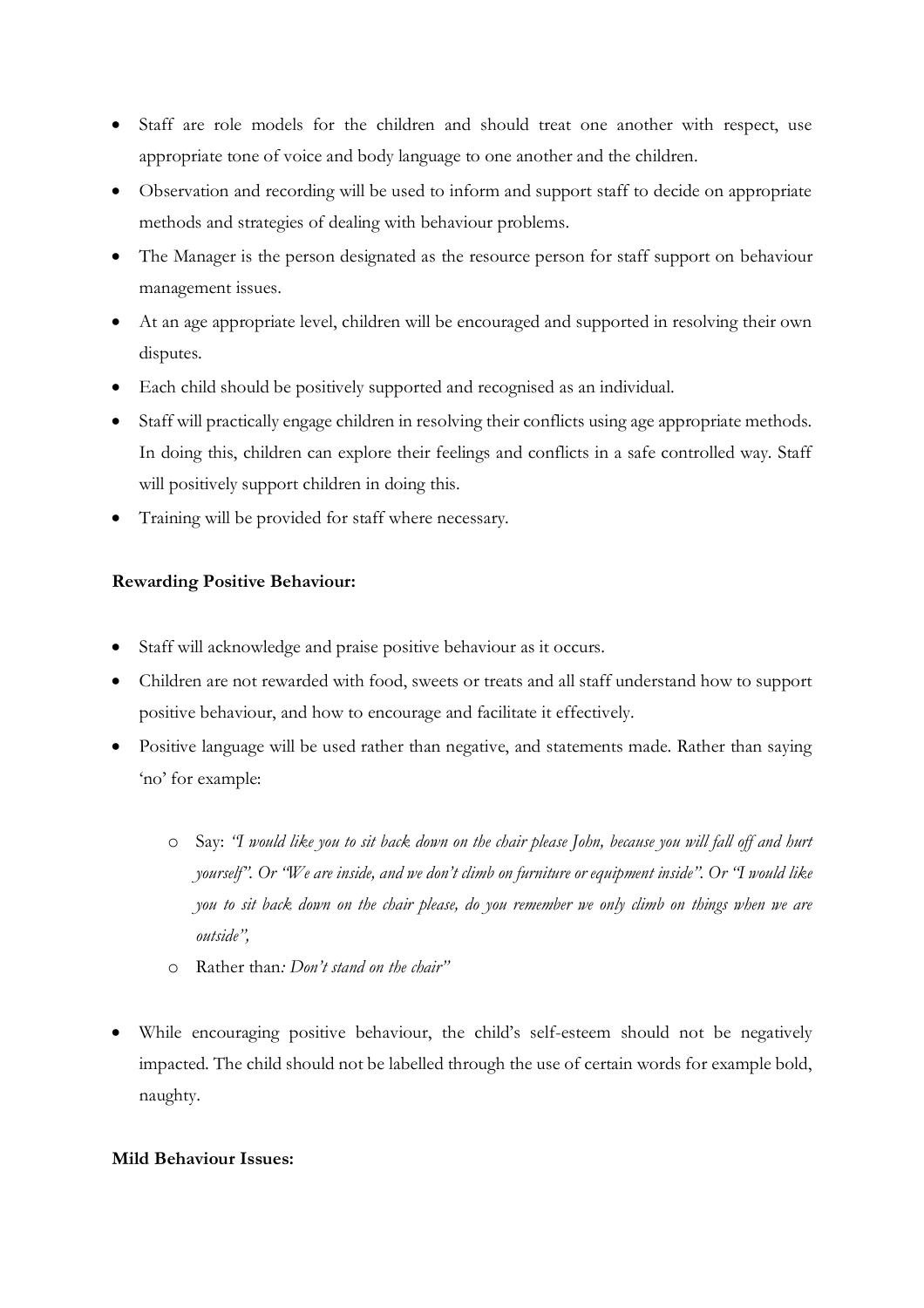# **In anticipating occasional inappropriate behaviour, we follow these guidelines:**

- Staff will provide a calm, safe and stimulating environment which is age appropriate and of interest to all children present within the group.
- Children are involved where appropriate in the planning of activities and developing the curriculum.
- A routine and rhythm which is practical and beneficial to the age range of children should be developed and sustained.
- Staff will ensure rules are applied consistently to all children within the setting and are aware expectations regarding the children's behaviour.
- Children have regular daily access to the outdoor play area.
- Children are kept informed of what is happening and what is expected of them.
- We ensure there are enough suitable age appropriate and activities and equipment for children.

# **Implementing Positive Steps to Supporting Positive Behaviour:**

- Children should be made aware of the expectations and their responsibility
	- o *No hurting bodies*
	- o *No hurting feelings*
- Positive behaviour should be supported and encouraged from all children consistently throughout the day by all staff.
- Incidents should be dealt with immediately by the staff who witnesses it.
- Staff should not speak about the child, or their behaviour in front of other parents/guardians, children or the child.
- The child should not be labelled by staff.
- Positive behaviour should be consistently encouraged to **all children**.
- Correct Child: Adult ratios should be implemented at all times.
- Positive behaviour should be implemented within the curriculum throughout various themes. Age appropriate activities prompts, and materials should be provided to children to explore their feelings and emotions throughout the year.
- The staff, where possible, should have a quiet area where children can retreat if they are experiencing negative feelings for example a quiet corner.
- At an age and developmentally appropriate level, when the child is calm, the staff should explore the behaviour with the child using prompts for example I noticed you got [feeling]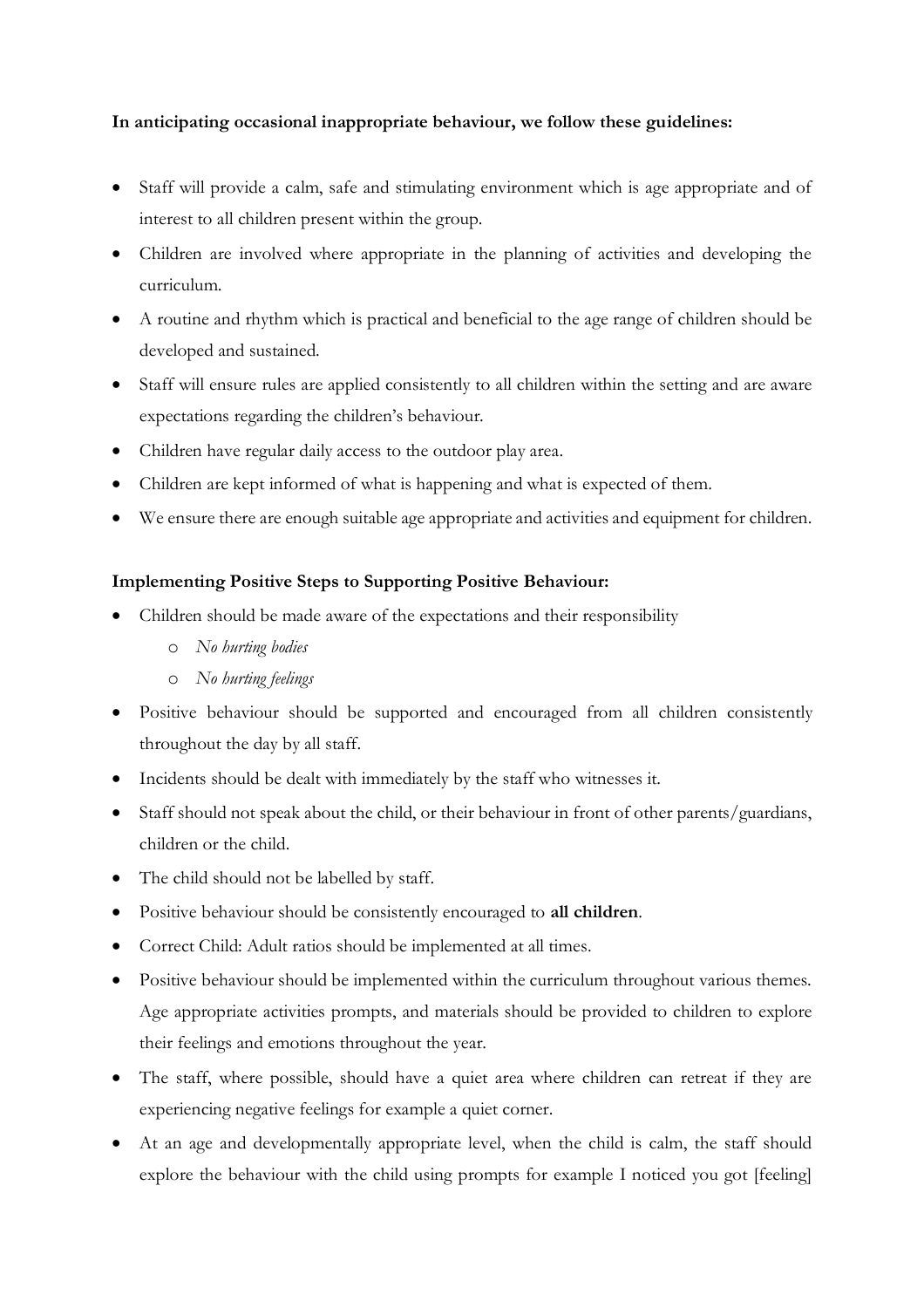when you were at the [area].....what could you do the next time you feel....Do you know what I do when I am [emotion]...

## **Procedures for Supporting Positive Behaviour:**

**ABCD**: **A**ction **B**ehaviour **C**hoice **D**ecision

## **Minor Behaviour Problems:**

In these types of situations, the child may have caused no issue and all day and suddenly their behaviour changes. Minor behaviour problems are behaviours in line with the child's age and stage of their development (See Appendix C: Children and Behaviour).

Staff should positively support the child's well-being and identity throughout the process of supporting positive behaviour. The child should always feel valued, respected, empowered, cared for, and included.

Staff will assess each situation and use their best judgement in dealing with the matter. Situations may arise where the staff may allow the children 'resolve their own battles' or ignore minor incidents.

A sensible approach is recommended in dealing with minor behaviour problems. It is not always evident to staff what the cause of an incident has been.

|                    | Approach calmly                       | • Temper tantrums     |
|--------------------|---------------------------------------|-----------------------|
|                    | Stop any hurtful actions<br>2.        | • Possessive of toys  |
|                    | Acknowledge children's feelings<br>3. | • Fussy feeder        |
| <b>School Aged</b> | <b>Gather information</b>             | • Use of bad language |
|                    | Restate the problem<br>5.             | Whiny<br>$\bullet$    |
|                    | Ask for ideas for solutions and<br>6. | • Verbally hits out   |
|                    | decide on an outcome the child.       | May be bossy          |

If a child has a temper tantrum, the age of the child is taken into consideration. A child **under** three years is more likely to have tantrum out of frustration. A child **over** three years is more likely to be linked to defiance. Staff will take a gentler approach with the younger child and a firmer approach with the older child. Staff will explain to the older child in a calm clear way using simple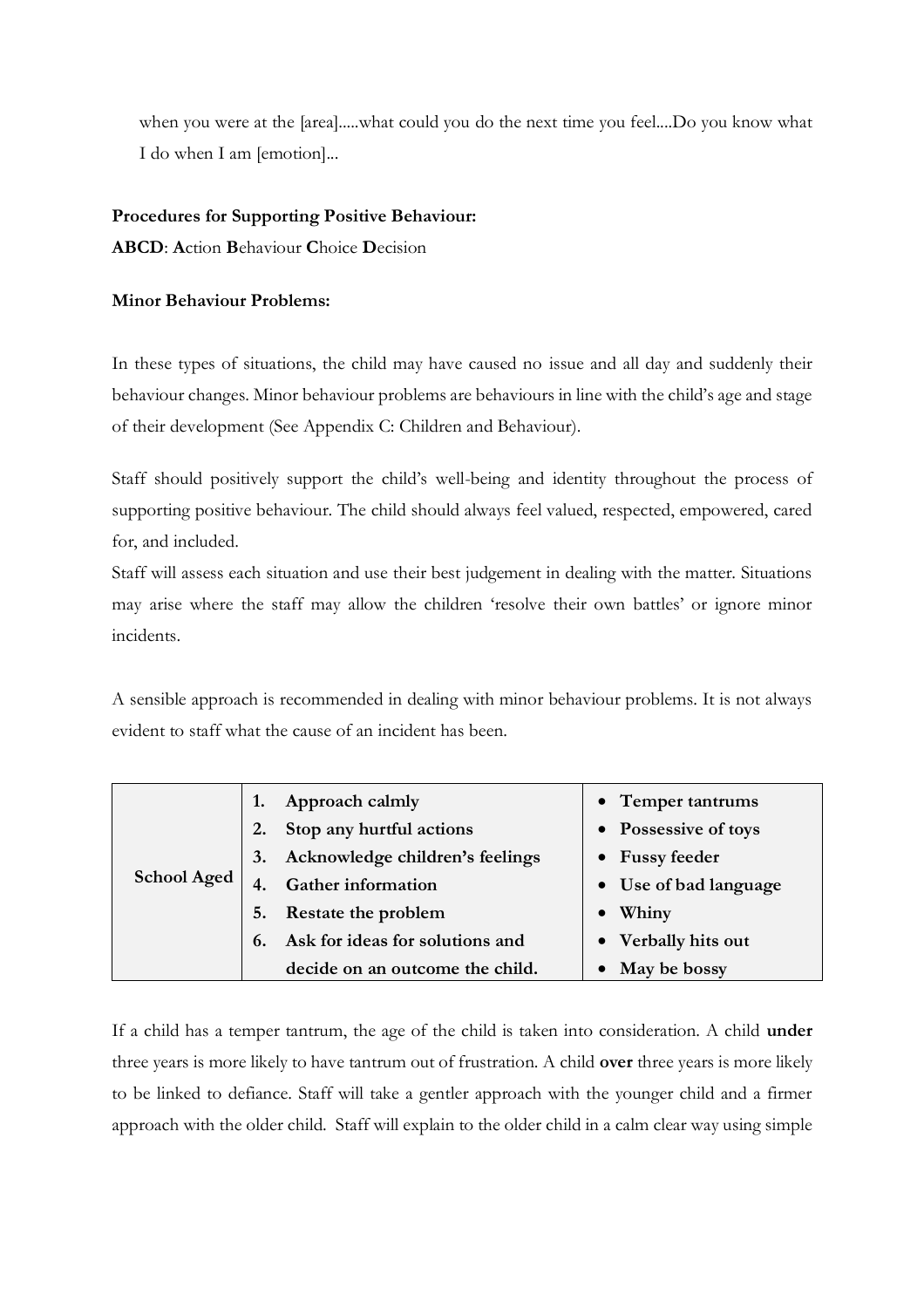words why they cannot have what they want. If the tantrum continues and other children are getting upset or hit the child will be moved to another area in the room until they calm down.

The staff member should act in a calm and fair manner and allow the child to re-join the activity when they have calmed down as if nothing has happened.

At this stage, boundaries should be highlighted to the child. The expectations **must** be clear and reasonable to the age of the child and their developmental level.

Where it is evident that a child is about to misbehave for example taking a toy from another child then the staff member should comment on the behaviour. *'Mary, you know we take turns and share. Angela will let you have that toy [name toy or doll] to play with when she is finished*. *Will we ask Angela to let you have that toy when she is finished?*' This provides the child with an opportunity to change the behaviour and not take the toy from the other child. If the child continues a second reminder should be given and what the consequences will be if they continue.

## **Managing Moderate Behaviour Problems:**

**ABCD**; **A**ction **B**ehaviour **C**hoice **D**ecision

Moderate behaviour problems tend to happen more frequently than the 'once off' type behaviours and have a greater impact on the child themselves and other children in the room.

Staff should positively support the child's well-being and identity throughout the process of supporting positive behaviour. The child should always feel valued, respected, empowered, cared for, and included.

|                    | Approach calmly, stopping any hurtful actions                        |  |  |
|--------------------|----------------------------------------------------------------------|--|--|
|                    | Acknowledge children's feelings                                      |  |  |
|                    | <b>Gather information</b><br>3.                                      |  |  |
| <b>School Aged</b> | Restate the problem<br>4.                                            |  |  |
|                    | Ask for ideas for solutions and                                      |  |  |
|                    | Choose a decision together<br>6.                                     |  |  |
|                    | Be prepared to give follow-up supports for Supporting Positive<br>7. |  |  |
|                    | <b>Behaviour</b>                                                     |  |  |
|                    | Observe the child<br>8.                                              |  |  |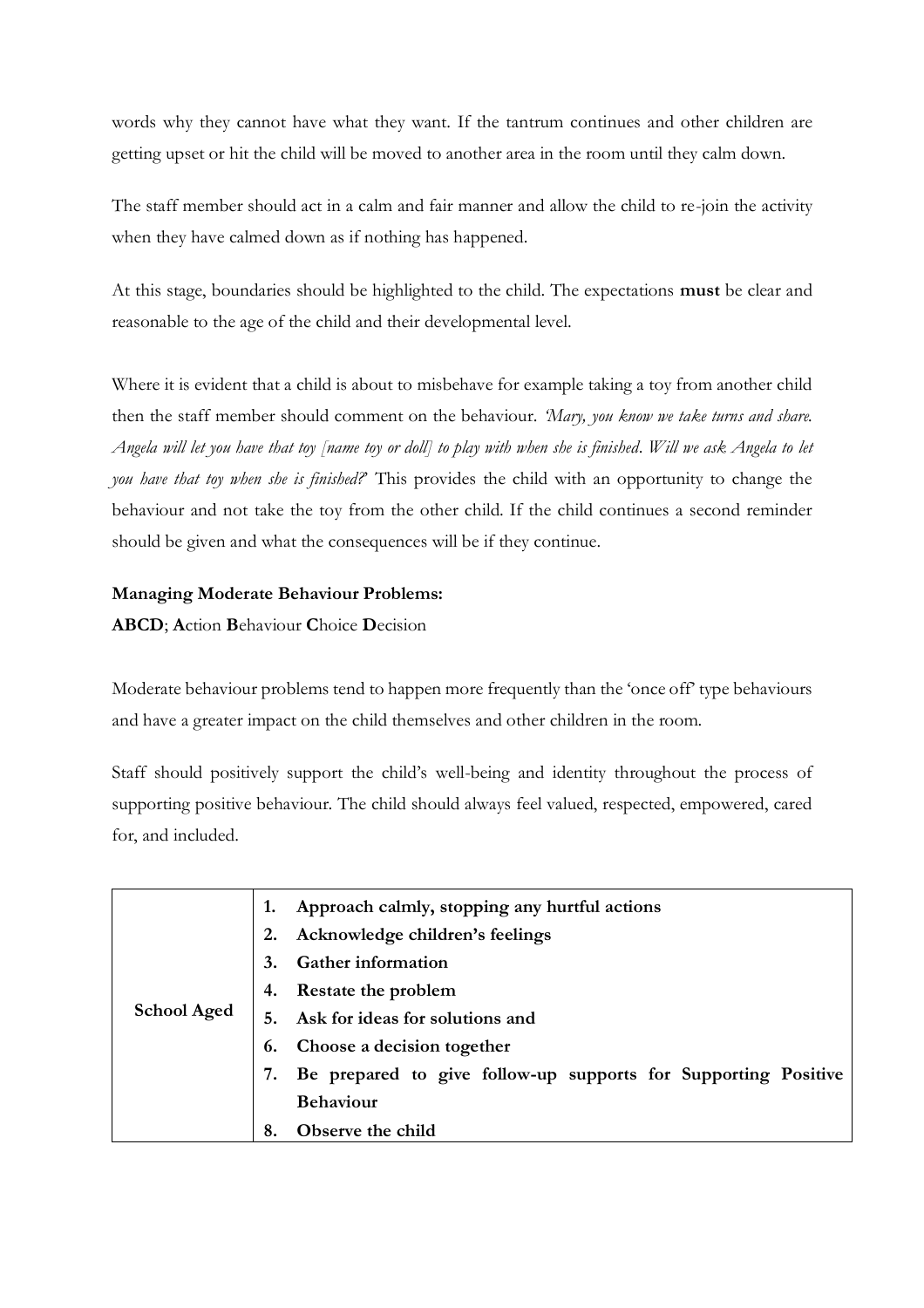Staff will ask the child what is wrong or bothering them. Emotion picture cards may be used with younger children to support how they may be feeling.

Observations will be used to assist making an assessment as to what may cause the behaviour. Observations will be used to capture when the child's behaviour is more positive as when behaviour is more challenging children are regularly corrected. Constant correction can have a negative impact on the child's self-esteem. Staff will use the observation of 'positive' behaviours to give plenty of encouragement and praise which should help to develop self-esteem.

This approach can be shared with parents/guardians and used at home and in the service. Observations should be looking for:

- When the child is at their best behaviour and when they 'act out'.
- Consideration will be given to whether the child likes the activity or not, is there a particular child they don't get on with, are they tired, hungry, or perhaps ill?
- If the group of children are becoming disruptive review the activities the staff will review activities to ensure children do not become bored or sit for too long.

Staff will consider changing the layout of the room regularly, and perhaps changing the daily routine to ensure that there is variety and children do not become bored. Staff will consider liaising with the designated person responsible for behaviour management for support when they have used strategies that have not seen an improvement in behaviour.

#### **Managing Severe and Challenging Behaviour:**

**ABCD: A**ction **B**ehaviour **Ch**oice **D**ecision

Severe and challenging behaviours are frequent and repeated actions by a child that impact significantly on other children and the child themselves. The child may also find it difficult to engage in the activities being undertaken. In this type of situation, the behaviour has not improved using the usual behaviour management strategies and may often require more intensive one-toone support to the child. Staffunderstand that it is important to recognise in managing severe/challenging behaviour that there is a problem.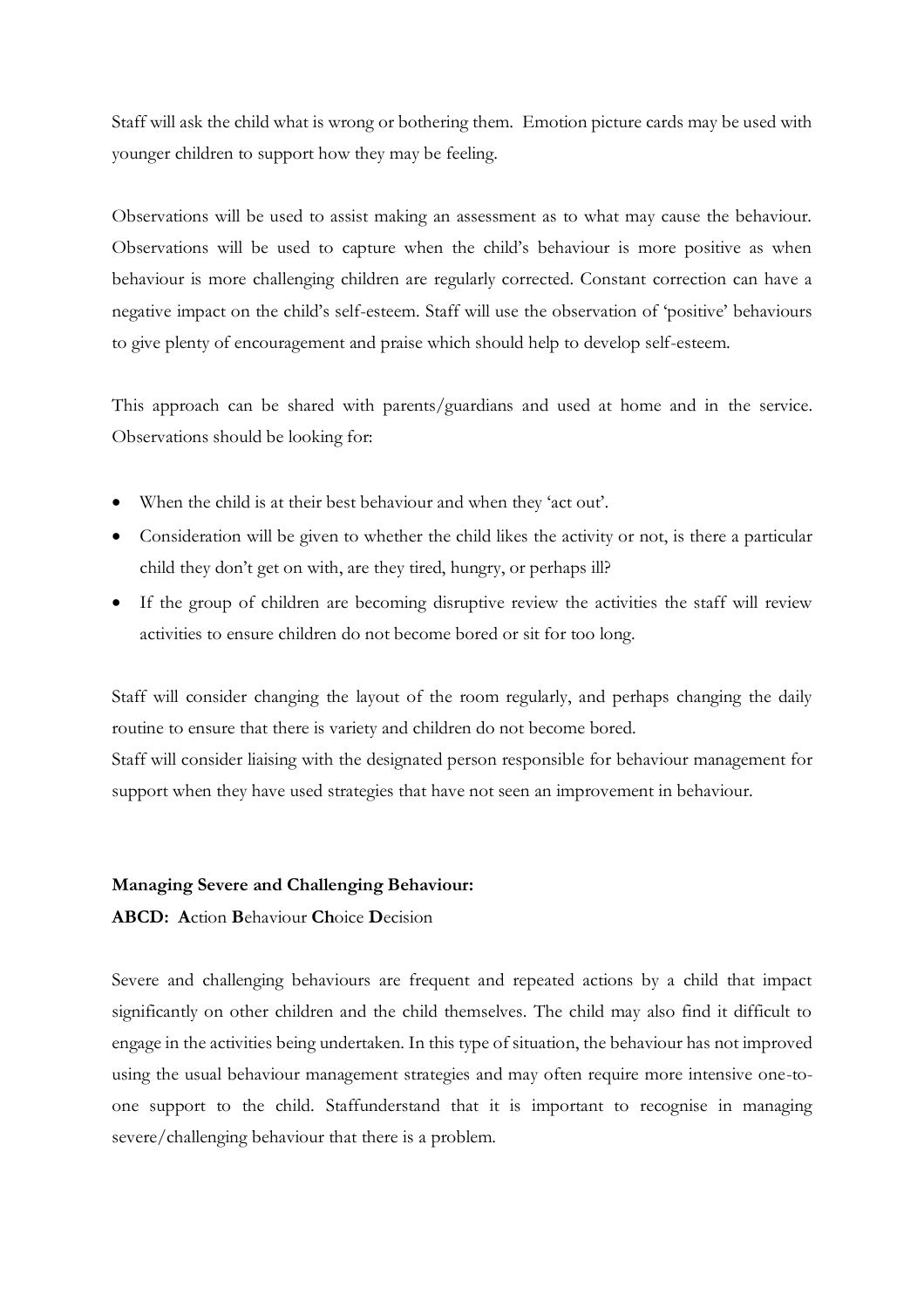Staff will discuss the behaviour problem with the designated person who has overall responsibility for managing children's behaviour problems to put an action plan together.

| kicking,<br>hitting,<br>Approach calmly, stopping any hurtful actions.<br>1.<br>bad language,<br>Make eye contact with the child<br>2.<br>• prolonged screaming, breath<br>Acknowledge children's feelings.<br>3.<br>holding,<br>Gather information.<br>4.<br>head banging,<br>Restate the problem and ensure the child understands<br>5.<br>• on-going biting,<br>Suggest solutions and choose one together.<br>6.<br>Other behaviours may present as the<br>Be prepared to give follow-up supports for supporting<br>7.<br>child refusing to engage, being<br>Positive Behaviour<br>overanxious, avoiding contact with<br>8.<br>Observe the child | Approach: |  | <b>Examples of behaviour:</b>  |
|-----------------------------------------------------------------------------------------------------------------------------------------------------------------------------------------------------------------------------------------------------------------------------------------------------------------------------------------------------------------------------------------------------------------------------------------------------------------------------------------------------------------------------------------------------------------------------------------------------------------------------------------------------|-----------|--|--------------------------------|
|                                                                                                                                                                                                                                                                                                                                                                                                                                                                                                                                                                                                                                                     |           |  | others and unusual behaviours. |

Staff will ensure that instructions or corrections are given in simple words and kept short and that similar phrases are used by all staff and the child's parents/guardians so that the information been given to the child is consistent.

Where a child is receiving professional support, the service will work with the parents/guardians and the professionals to implement the programme or approaches recommended.

A behaviour management strategy plan will be drawn up based on observations and professional support guidance where possible. All staff will adopt the same approach to what to do when the child shows signs that the challenging behaviour is about to be presented, how best to manage that behaviour when it happens, how to limit the negative impact on other children or activities and strategies that can be taught to the child to help them control their own behaviour.

The service will engage and work with the parents/guardians to work towards the same approach at home and in the service to behaviour management

# **Procedures Which Are Unacceptable for Supporting Positive Behaviour:**

Physical punishment (corporal punishment).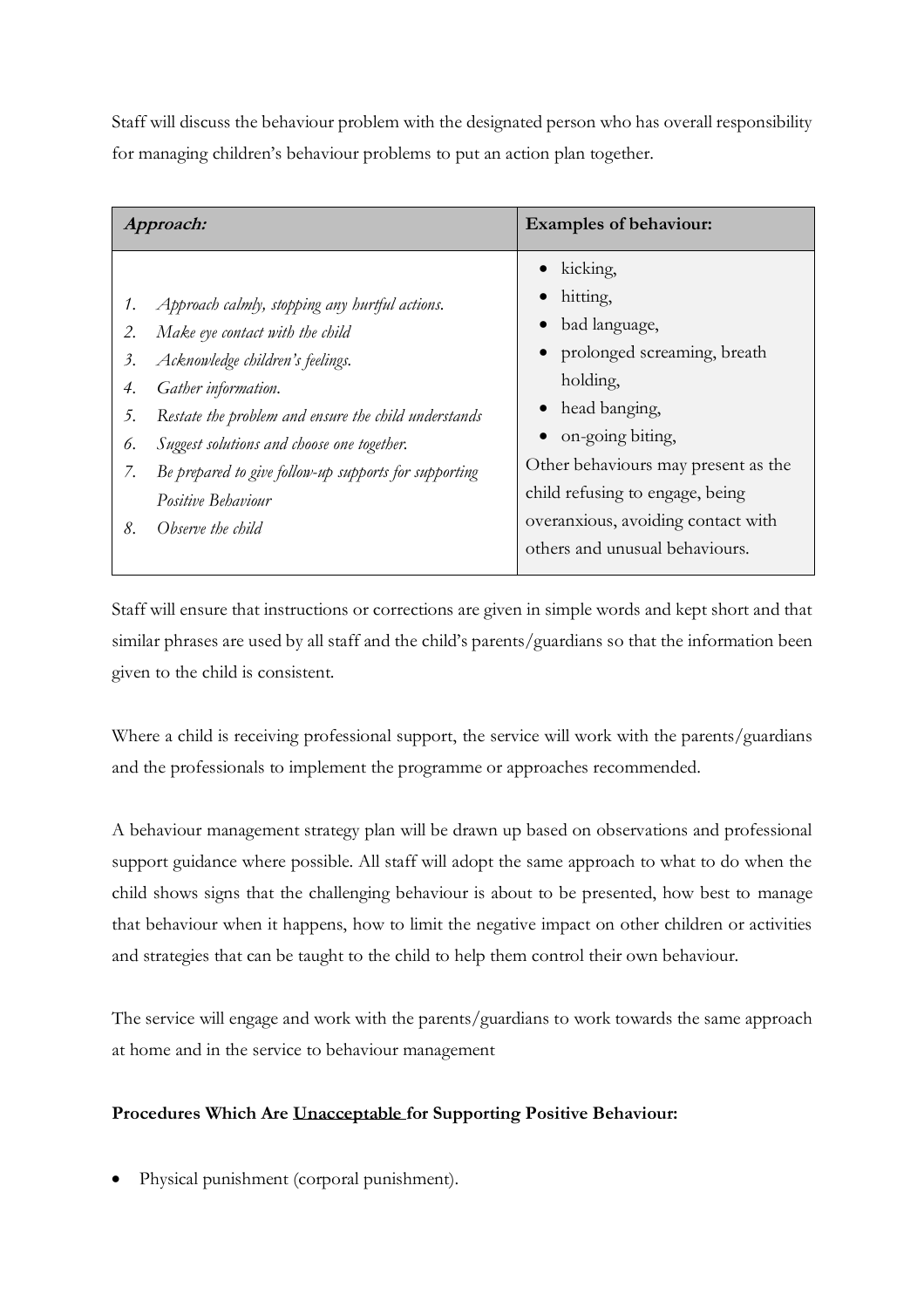- Sending children out of the room.
- Isolating children from the group e.g. time out.
- Shouting or raising of a voice.
- The use of or threat of any practices that are disrespectful, degrading, exploitative, intimidating, isolating, emotionally and/or physically harmful to the child or neglectful of the child.
- Bullying in any form.
- Physical restraint for example holding will not be used unless it is required to prevent injury to child, other children, adults or property. Staff must ensure that no physical pain is inflicted upon the child(ren). In cases where it is required to hold a child in such manner, it **must** be recorded in the accident and incident report. Parents/guardians **must** be informed of the incident.
- It is not the Service's policy to use any kind of restraint in managing behaviour. If restraint is considered a last resort option the Service will seek professional advice and staff will attend specialised training on evidence -based methods to ensure it is used appropriately, safely and with respect so that the child's dignity is not undermined. Staff who feel under pressure due to a child's difficult behaviour should seek support from management so a plan can be devised. No staff member is permitted to use physical restraint routinely.
- Speaking negatively about the child to other staff *or* in front of the child/other children.
- The child should not be labelled.
- Staff should not expect unrealistic behaviour from a child in accordance with their age and stage of development.
- Once the incident is over, the staff member should not place emphasis or keep reminding the child of their behaviour.
- The child should not be humiliated.
- Withholding food or drinks.
- Showing favouritism.
- Failing to reassure or comfort a child.

#### **Partnership with Parent(s)/Guardians:**

• It is our policy to work in close collaboration with parents/guardians. We recognise and value the role of parent(s)/ guardians in their child's life in supporting positive behaviour, working in partnership with parent(s)/ guardians is important. It is our policy to inform parent(s)/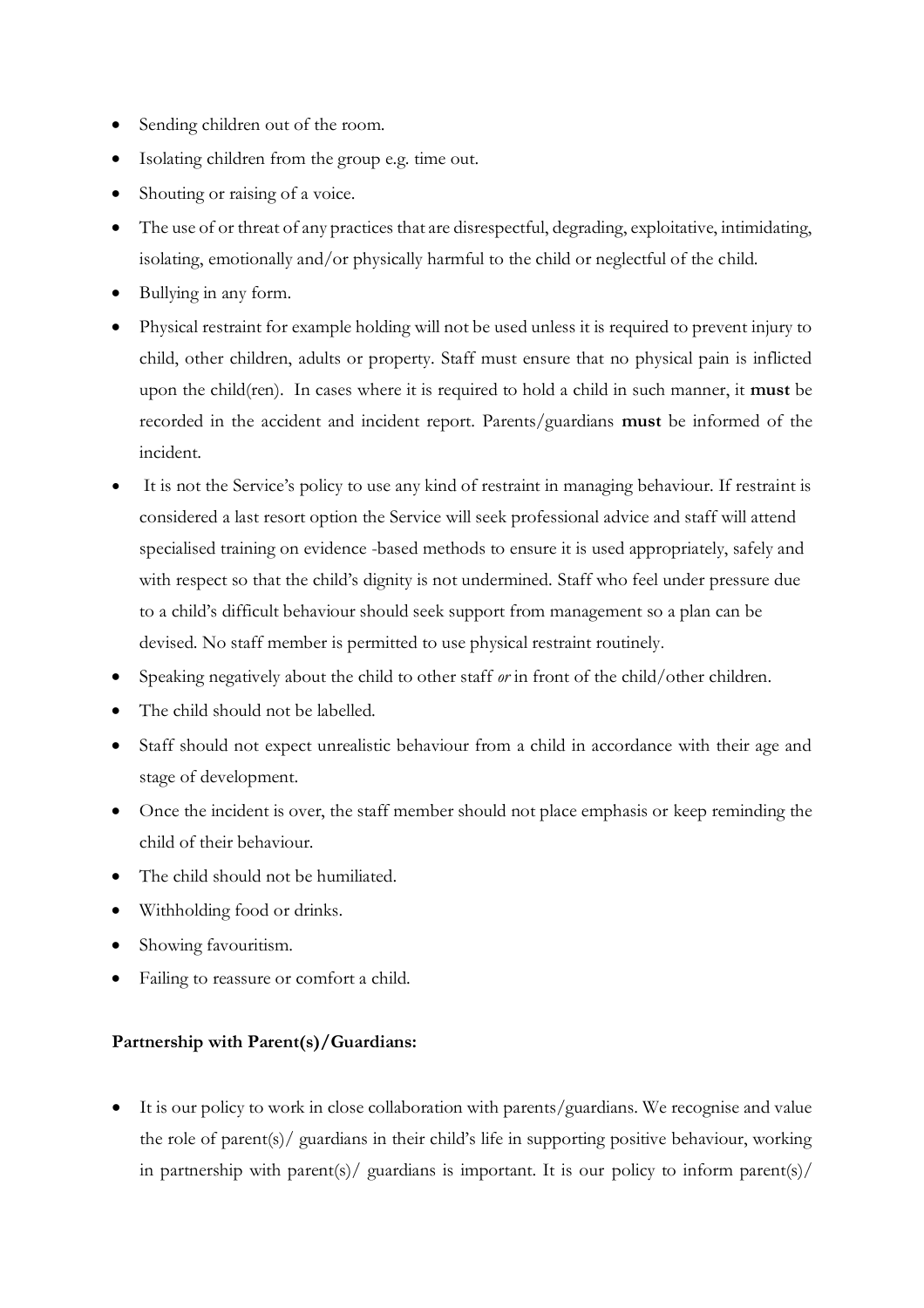guardians at the enrolment stage, of the policies and procedures in relation to behaviour. The supporting positive behaviour policy will be explained, in doing this, a consistent approach can be adopted.

- Parent(s)/guardians are encouraged to share any difficulties/concerns which they may be experiencing regarding the child's behaviour for example bereavement, illness, a new baby etc.
- Where a child's behaviour is causing concern, it is our policy to do this in a consultative manner, and staff will endeavour to work in partnership with the parent(s)/ guardian to develop a strategy for dealing with the situation.
- Discussing the child's behaviour in front of the child/ other children/parents/guardians will be avoided.

Where a significant incident occurs regarding a child's behaviour, the following should be documented.

- The child's full name
- Time and location of the incident
- Events leading up to the incident
- What happened
- Others involved
- Witnesses
- How the situation was handled (**ABCD**)
- Follow up with the children

## **Anti-bullying:**

Children are afforded a right to their own time and space. Depending on the child's age and stage of development, it may not be appropriate to expect children to share. However, we feel it is important to acknowledge both children's feelings, and to support them in understanding how the other child may be feeling.

Diversity and equality are important for children to understand, and we endow to create a positive and supportive environment for all children. Staff will encourage all children to acknowledge and celebrate difference. Consequently, children will recognise from an early age, bullying, fighting, hurting and racial comments are not acceptable behaviour.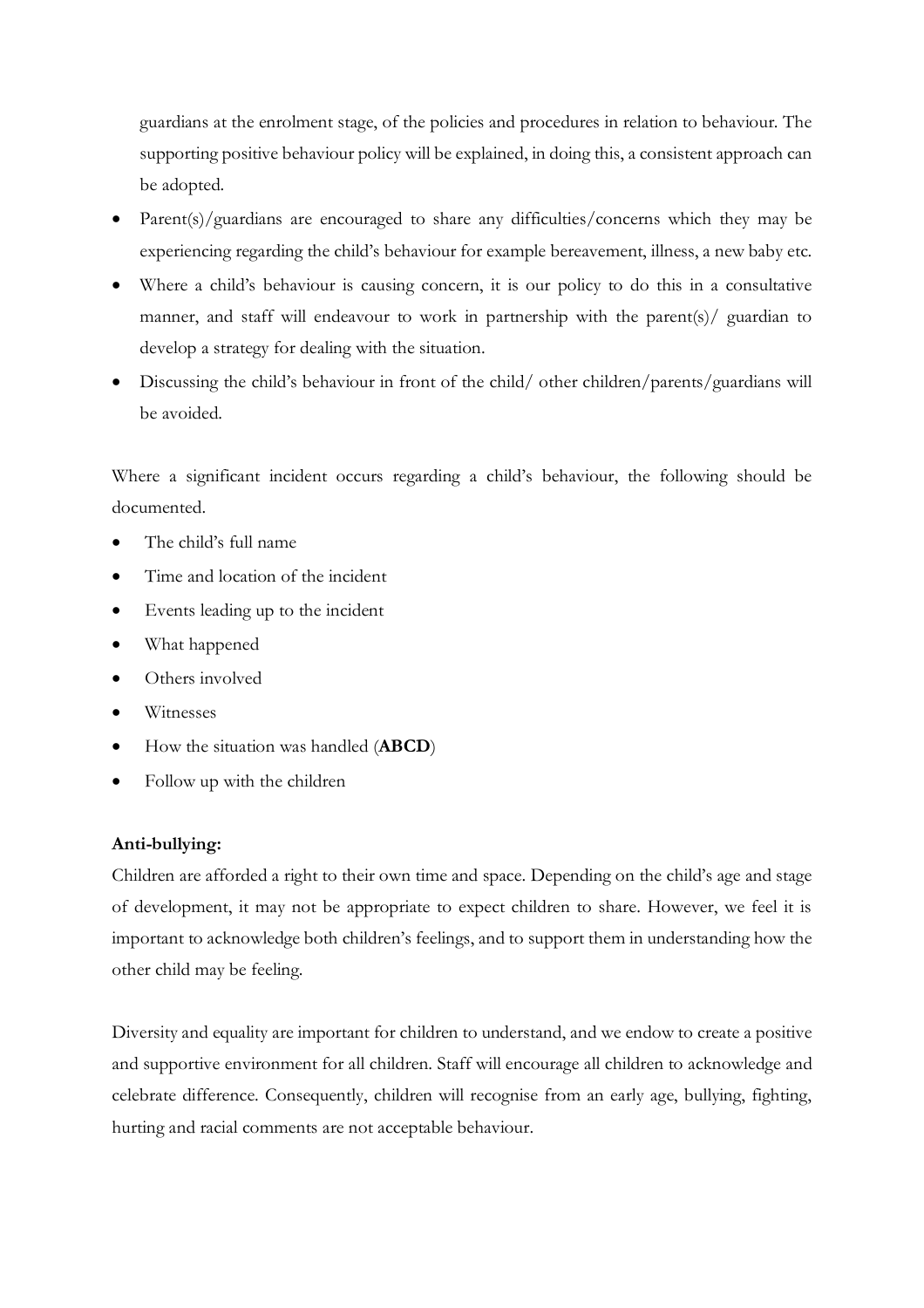#### **Identifying Bullying:**

Bullying can take many forms. It can be physical, verbal or emotional, but it is always repeated behaviour which makes other people feel uncomfortable or threatened. Any form of bullying is **unacceptable** and will be dealt with immediately. At our service, staff follow the guidelines below to ensure children do not experience bullying.

#### **Definition**

Bullying consists of repeated inappropriate behaviour whether by words, by physical action or otherwise, directly or indirectly applied, by one or more persons against another person or persons which undermines the individual person's right to personal dignity.

#### **Cyber Bullying or E-Bullying**

Cyber bullying or E-Bullying is the use of emails, text messages, instant messages or web pages to spread rumours, make threats or harass. It can include written messages, photographs, videos or voice messages.

• This may involve individuals set up as 'groups' in an online social network. These 'groups' may be used to jeer at or target someone in a cruel way. Those who are organising this may remain anonymous.

Someone may make a light-hearted joke or post online and it could develop into a bullying situation if others add cruel remarks or comments.

Technology can be used to bully and say things online or by text that individuals would never say face to face. Everyone needs to know that they are responsible for their words and actions in cyberspace as well as in the real world. If it comes down to it, the source of the abuse, the computer or phone being used, can be identified by the Gardaí. This type of bullying is just as harmful and upsetting as face to face bullying.

• Where cases of serious incidents of bullying are reported to the Gardaí the source of the messaging e.g. a computer or phone can be traced to identify the perpetrator of such bullying messages.

**Where the Service becomes aware of cyber-bullying (e-bullying) by children in the service:**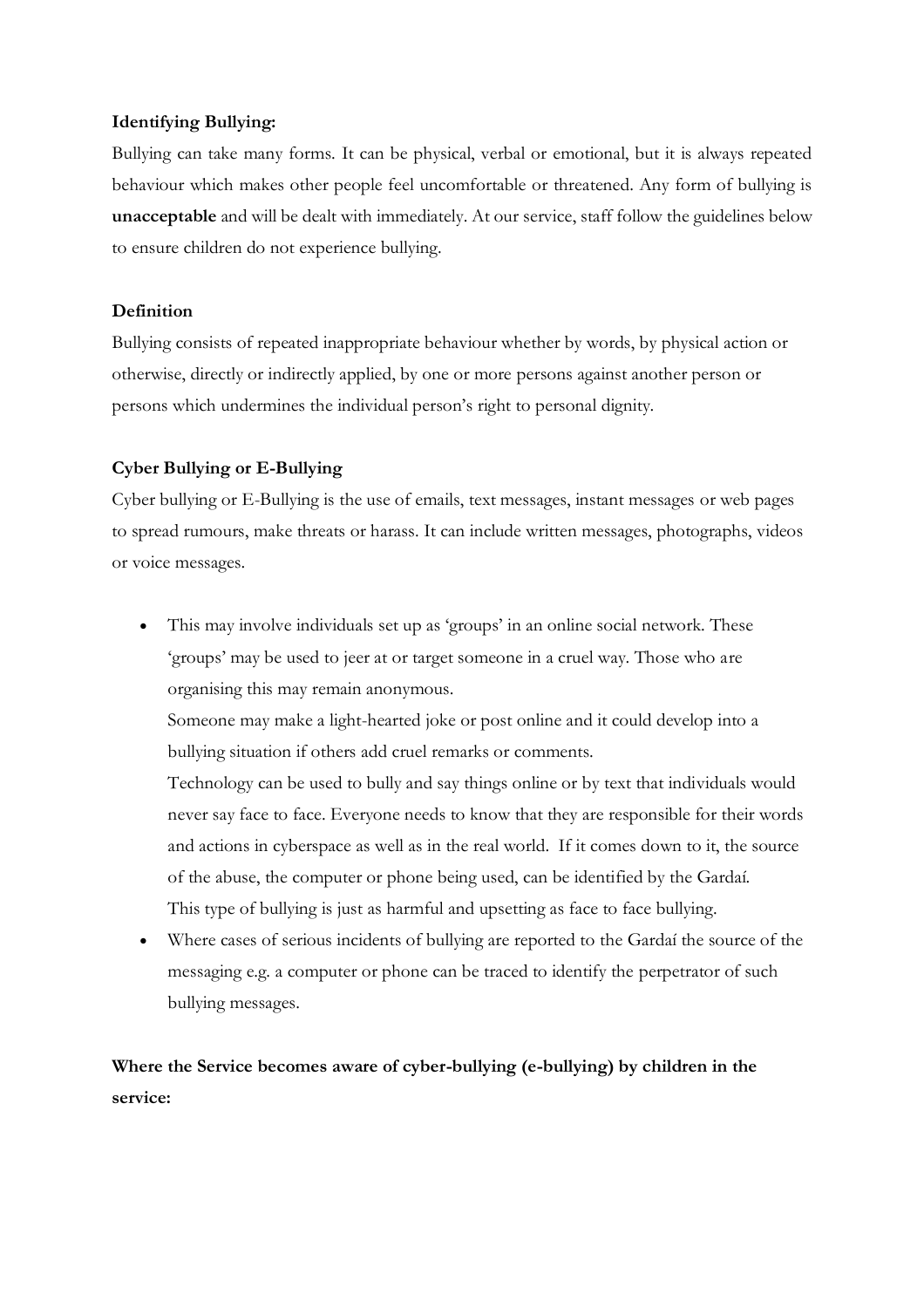Where it is brought to the attention of the Service by a staff member, parent/guardian or child, that a child or children in the Service are cyber-bullying (e-bullying) another child or children in the services the following initial and immediate steps will be taken to prevent and endeavour to stop such cyber bullying (e-bullying):

- 1. Explain to the child or children responsible for such bullying that what they are doing is wrong and explain that it is bullying.
- 2. Explain to the child how serious what they are doing is.
- 3. Explain the serious consequences for everyone involved.
- 4. Explain that bullying over the internet is just as serious as face to face bullying.

**Note:** Please also see below the Service's procedure for reporting incidents of bullying and how they are dealt with by the Service.

**Note:** This is not to be confused with good-natured banter that goes on as part of the normal social interchange between pupils or normal professional classroom management by staff

# **Bullying Preventative Measures**

- Staff ensure all children feel safe, happy and secure within the setting.
- Staff develop positive relationships with all children and encourage children to speak about their feelings.
- Staff are encouraged to recognise that active physical aggression in the early years is a part of children's development and recognise positive opportunities should be in place for children to channel this positively.
- Children are learning about their feelings, staff will support children in identifying their feelings and actions for example happy, sad, and angry.
- At an age and stage appropriate level, children will be encouraged to resolve their problems and take responsibility for their actions.
- Staff are encouraged to adopt a policy of intervention when they think a child is not being treated in a fair or appropriate manner.
- Staff are aware when play becomes 'aggressive' and will initiate an appropriate activity with the children.
- Any instance of bullying will be discussed fully with the parents/guardians of all involved to look for a consistent resolution to the behaviour.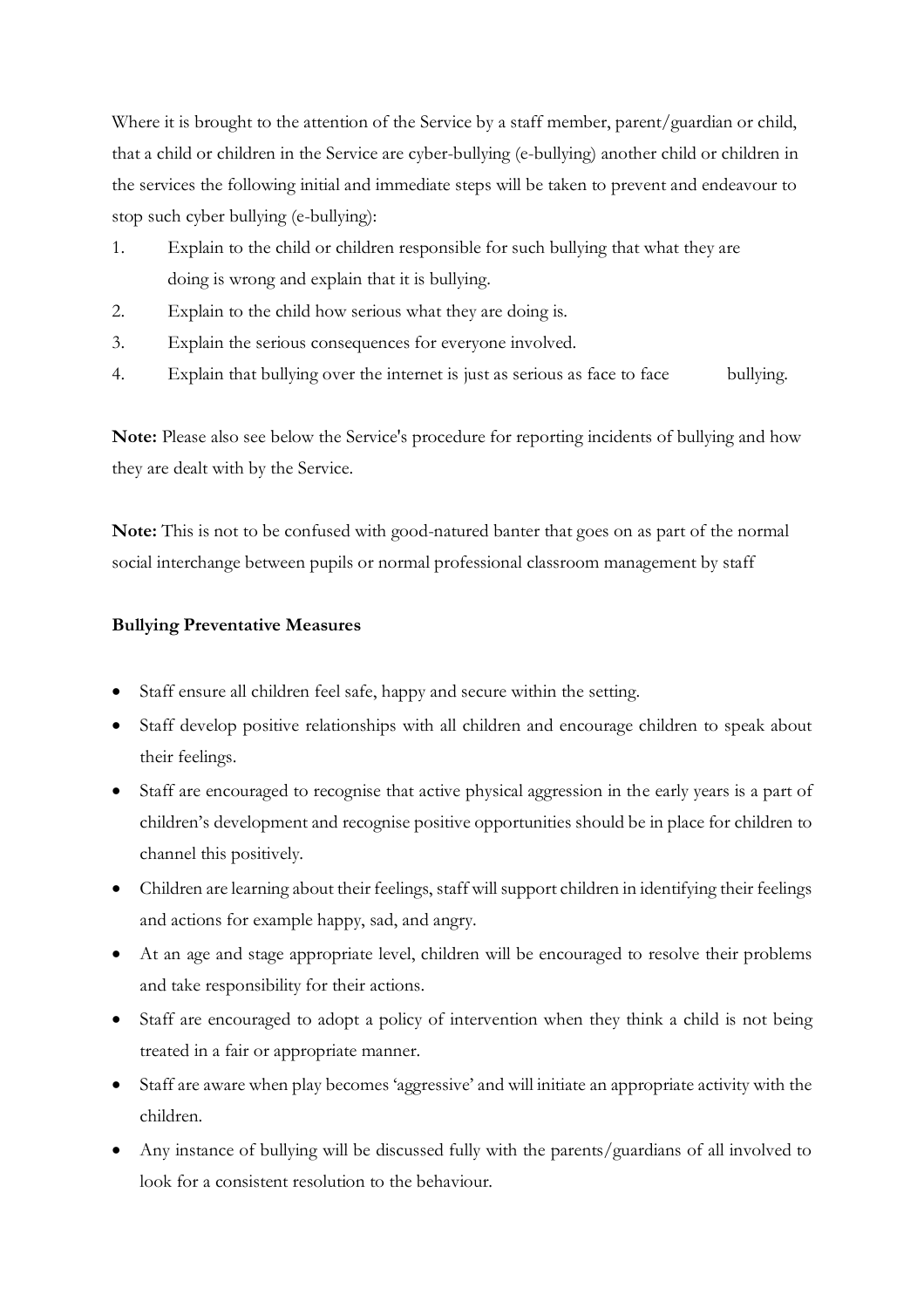• If a parent(s)/ guardian has a concern regarding their child's behaviour, the staff member or Manager will be available to speak to the parent. It is through partnership with parent(s)/ guardians which we can ensure a child will feel confident and secure in their environment, at home and in the setting.

## **What causes children to be aggressive?**

Sometimes, aggression takes the form of instigating fights, sometimes the child may provoke other children to fight, or may antagonise or threaten other children. Other children do not like this behaviour and will often feel intimidated and insecure in their environment.

Children who display aggressive behaviours will often have low self-confidence, poor social skills and may have difficulties with their speech. However, any child regardless of their age or stage of development may experience aggression at some stage. Aggression brings power, and often children who are aggressive will seek the control and position which comes with it among their peers.

## **How can we support positive behaviour?**

- Aggressive behaviour should never be ignored.
- Staff should not get into a power struggle with the child.
- Be firm but gentle in your approach. The child should not be given mixed messages at this stage.
- The child should always feel valued, respected, cared for, and included.
- One-to-one work should be initiated with the child, and a plan should be devised. For example, when I get angry, I will go to the … [area].
- Provide opportunity for the child to display positive behaviour, acknowledge and praise this behaviour.
- Provide the child with opportunities which demonstrates leadership and communication in a positive manner.
- The **ABCD** model should be used with the child, where age and stage appropriate, the child should make the choice, and also take responsibility for their actions.
- The staff member should be fair in their expectations, and should be consistent, patient and understand change will take time.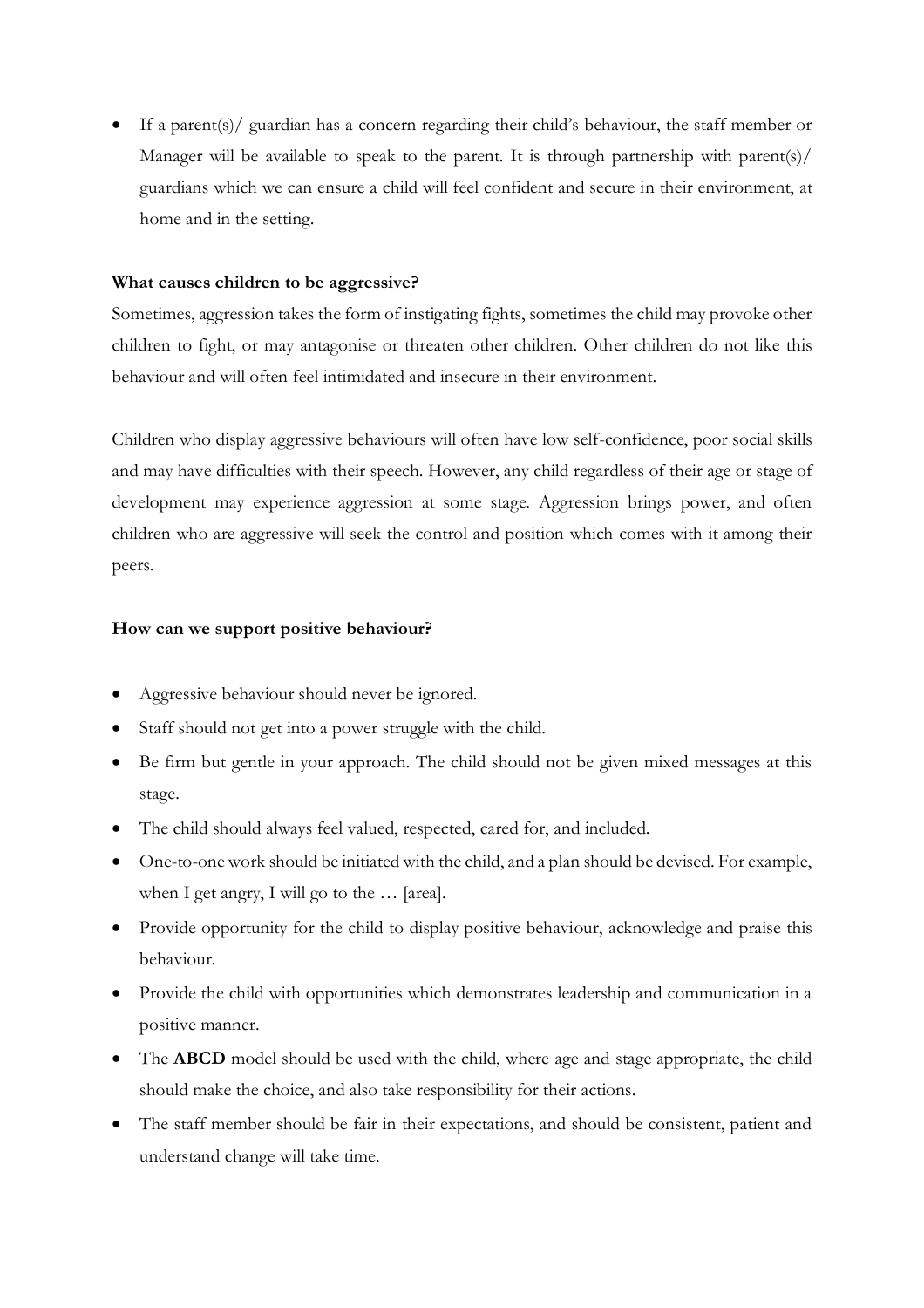#### **Rough and Tumble Play/ Fantasy Aggression:**

Young children often engage in play which has aggressive themes- such as superhero and weapon play. This may take over some children's play. This is an interest of that particular child, and *it is not a precursor for bullying*. We will ensure the behaviour does not become inconsiderate or hurtful and will address it if we feel necessary.

- We recognise rough and tumble play is part of children's development, and it is acceptable within limits. We view this type of play as role play, and not as problematic or aggressive.
- We will offer opportunities for children to explore this type of play in a safe and secure environment.
- Children will be aware of the boundaries with this form of play and will be aware when this behaviour is not acceptable.
- We recognise fantasy play may contain violent dramatic strategies- blowing up, shooting etc. We will use these opportunities to explore lateral thinking and conflict resolution. These themes often refer to 'goodies and baddies', we will use such opportunities to explore concepts of right and wrong, and alternatives to the dramatic strategies.

# **Bullying Procedure for School Aged Service**

It is always best to work towards bullying prevention as outlined above. However sometimes serious bullying may be taking place. Every person in the service is entitled to respect and to be free of any type of bullying.

We will work proactively, as far as it can, to ensure that bullying does not take place. Reporting incidents of bullying is responsible behaviour and not telling tales.

A record will be kept of any genuine incidents of bullying. The matter will be dealt with seriously.

Appropriate action will be taken to ensure that it does not continue.

Types of behaviour deemed to be inappropriate

• Humiliation; including name-calling, reference to academic ability etc.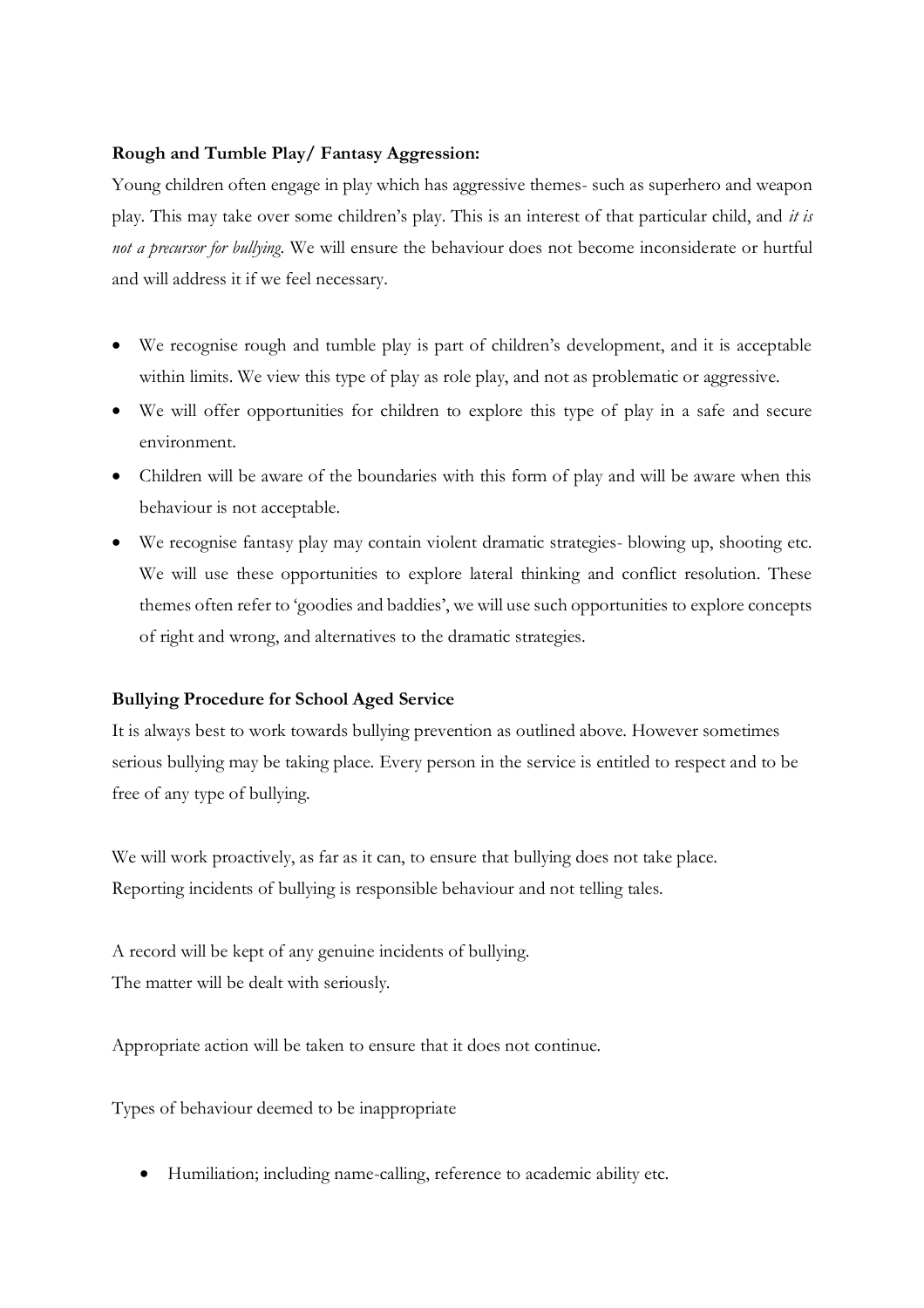- Intimidation; including aggressive use of body language.
- Verbal abuse, anonymous or otherwise.
- Physical abuse or threatened abuse.
- Aggressive or obscene language.
- Offensive jokes; whether spoken or by email, Facebook, text messaging etc.
- Victimisation; including very personal remarks.
- Exclusion and isolation.
- Intrusion through interfering with personal possessions or locker.
- Repeated unreasonable deadlines or tasks.
- Threats, including demands for money.
- An attack by rumour, gossip, innuendo or ridicule on any individual's reputation.

#### **Procedures for Reporting Incidents of Bullying**

School aged children should discuss any incident of bullying with a staff member or another trusted adult within the service; this is responsible behaviour rather than 'telling tales.

Parents/guardians should contact the manager regarding incidents of bullying behaviour which they might suspect or that have come to their attention through their children or other parents. **Incidents of bullying behaviour, no matter how trivial, which are drawn to the attention of a staff member, will be dealt with in the following manner**

Appropriate personnel will interview all the pupils involved in a bullying incident. The alleged victim and alleged perpetrators of the incident will be spoken to and encouraged to solve the problem.

All interviews will be conducted with sensitivity and with due regard to the rights of all children involved.

Records will be kept of all incidents and of the procedures that were followed.

The Manager will monitor progress of pupils involved in a bullying incident by liaising with the staff member and children involved (separately) at follow-up meetings.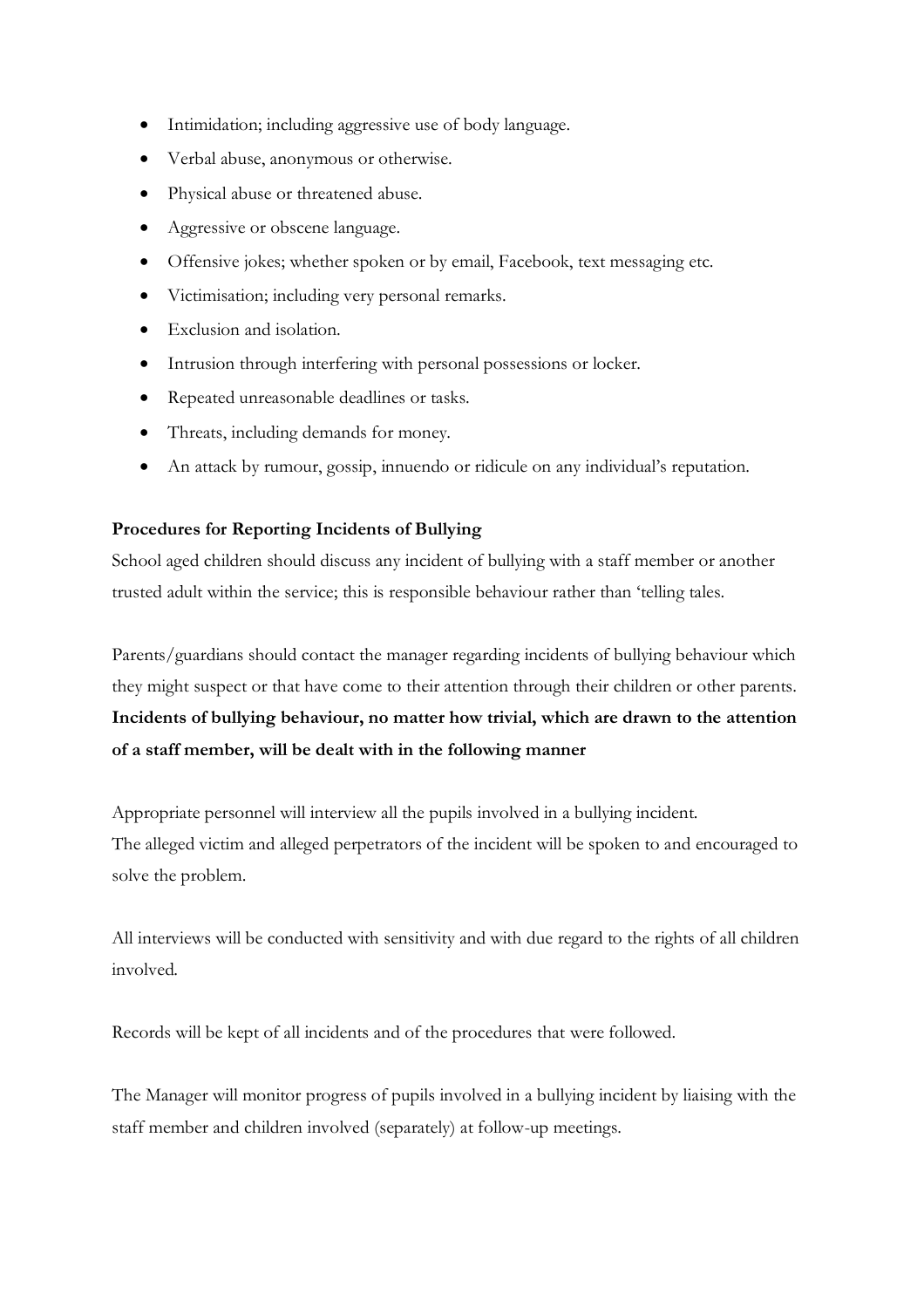Where the incident is deemed to be minor, a verbal warning will be given to the bully to stop the inappropriate behaviour, pointing out how he/she is in breach of the normal standards of behaviour at service and trying to get him/her to see the situation from the victim's point of view. If deemed appropriate, parents may be contacted. The incident will no longer be considered if there is no recurrence within the term.

If the behaviour persists, the parents/guardians of the victims and bullies will be informed. Thus, they will be given the opportunity of discussing the matter and are able to help and support their children before a crisis occurs. Appropriate sanctions will be imposed. The incident will no longer be considered if there is no recurrence within that year.

If there is a serious incident, perhaps repeated verbal assault or coercion, management and parents will be involved, and appropriate sanctions applied.

Where the incident is deemed to be more serious (e.g. gross misbehaviour or physical assault), management should be informed immediately

Offenders and victims of bullying may be referred to counselling with parental agreement.

#### **Sanctions may include:**

- A contract of good behaviour
- Withdrawal of privileges
- Other sanctions as may be deemed appropriate
- Withdrawal from the service

Note that asking a parent to withdraw their child if the last resort and will not happen without exploring other strategies

In the case of a complaint regarding a staff member, this should be referred immediately to management who will invoke the HR Policies if deemed necessary

#### **Advice to staff if investigating Incidents of Bullying**

Staff are best advised to take a calm, unemotional problem-solving approach when dealing with incidents of bullying behaviour reported by children, staff or parents/guardians. Such incidents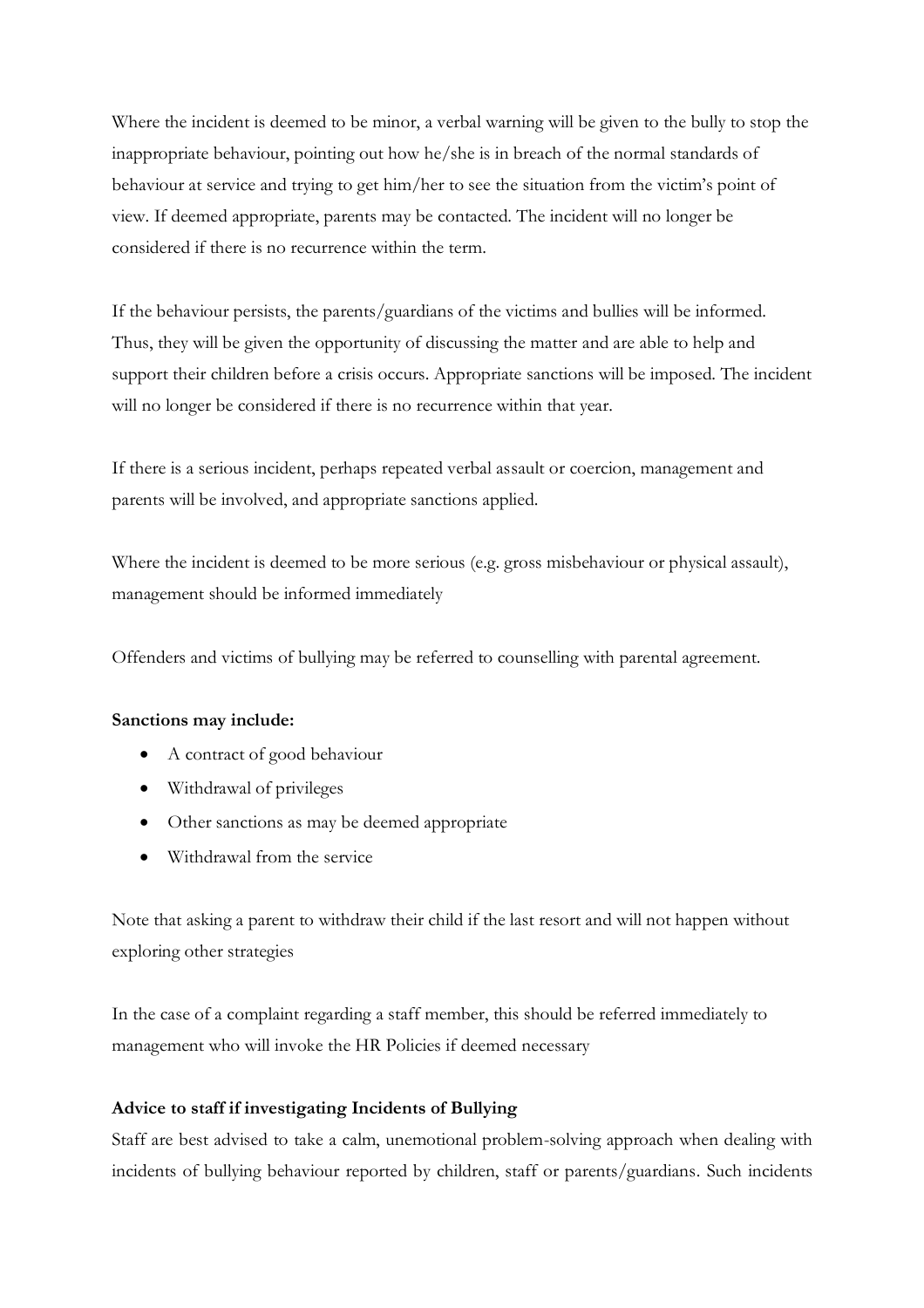are best investigated outside the classroom situation to avoid the public humiliation of the victim or the pupil engaged in bullying involved, in an attempt to get both sides of the story. All interviews should be conducted with sensitivity and with due regard to the rights of all children concerned. children who are not directly involved can also provide very useful information in this way.

When analysing incidents of bullying behaviour, seek answers to questions of what, where, when, who and why. This should be done in a calm manner, setting an example in dealing effectively with a conflict in a non-aggressive manner.

If a gang is involved, each member should be interviewing individually and then the gang should be met as a group. Each member should be asked for his/her account of what happened to ensure that everyone is clear about what everyone else has said.

If it is concluded that a child has been engaged in bullying behaviour, it should be made clear to him/her how he/she is in breach of the accepted standards of behaviour expected and try to get him/her to see the situation from the victim's point of view.

Each member of the gang should be helped to handle the possible pressures that often face them from the other members after interview by the staff

Staff who are investigating cases of bullying behaviour should keep a written record of their discussion with those involved. It may also be appropriate or helpful to ask those involved to write down their accounts of the incident.

In cases where it has been determined that bullying behaviour has occurred, consult with management who may decide to meet with the parents or guardians of the parties involved. If so, he will explain the actions being taken and the reasons for them, referring them to the policy. He would also discuss ways parents/guardians can reinforce or support the actions taken by the school.

management may then arrange follow-up meetings with the parties involved separately, with a view to possibly bringing them together at a later date if the victim is ready and agreeable. (this can have a therapeutic effect).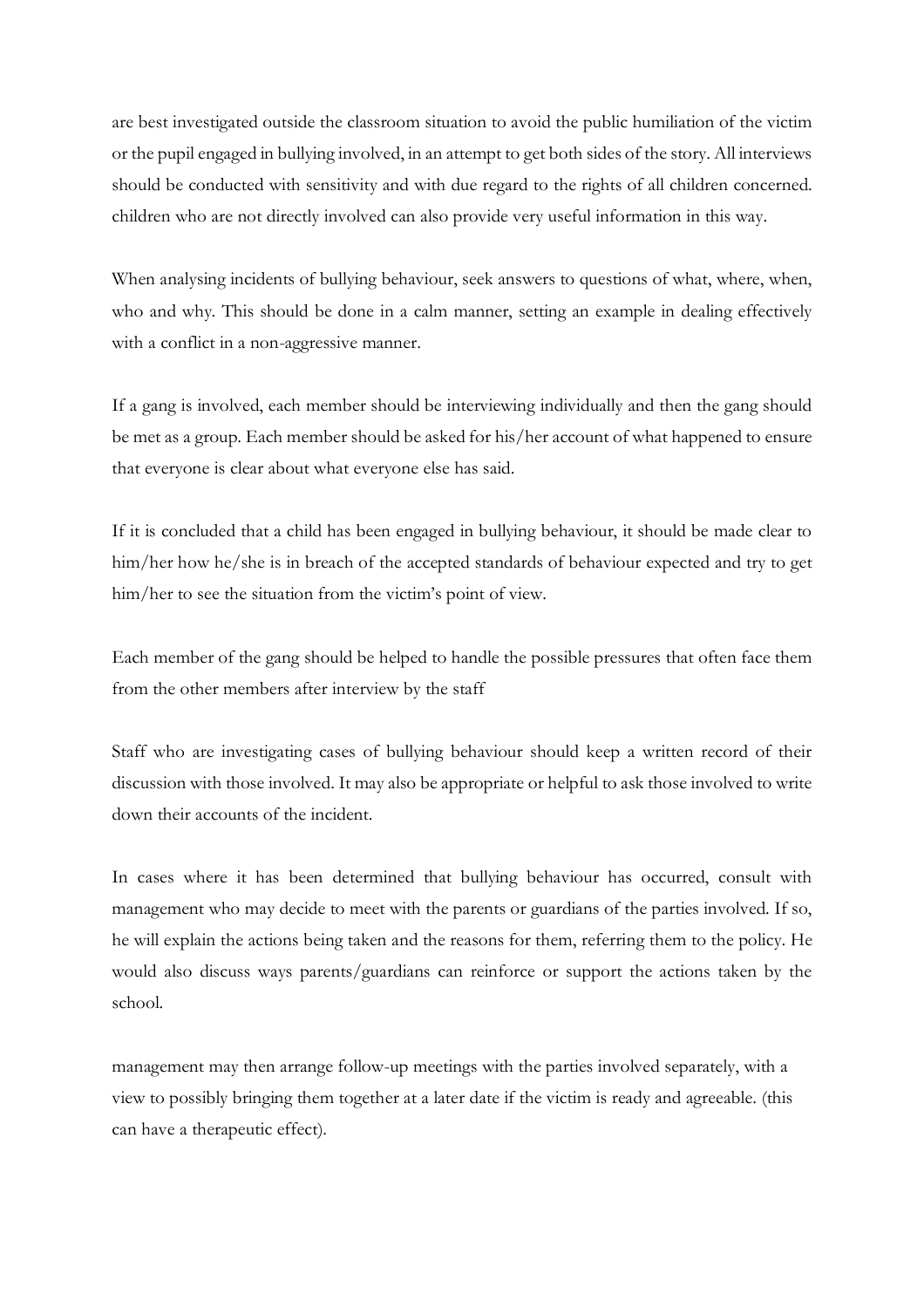## **Physically Intervening to Prevent Injury:**

The purpose of physical intervention is to take immediate control of a dangerous situation, in order to end or significantly reduce the risk of harm to the person and others around them. Physical Intervention involves some form of physical contact to guide, restrict or prevent movement.

Physical restraint is not used within our service except in circumstances where we have to intervene to prevent injury to the child or others and to prevent significant damage to equipment or property

- It is only used as a last resort and in the best interest of the child. Staff must make a considered judgement balancing the risks involved, thus allowing informed decisions to be made.
- It ensures no pain is inflicted on the child
- It will be reasonable, supportive and necessary
- It will be for the shortest possible time
- The incident will be recorded
- It will be part of an agreed written plan with parents and parents/guardians will be advised immediately if used
- Only staff who have attended certified training are permitted to physically intervene and will have been trained and certified in the method used. Staff must be expressly authorised to utilise restraint where necessary. Using it, without, training or expressed authorisation may be disciplinary matter.
- Methods of intervention will be evidence based such as Therapeutic Crisis Intervention (TCI)
- Individually tailored positive handling plans will be developed in conjunction with parents, following training and risk assessment

# **Where a Child Leaves the Service Unaccompanied and without Authorisation:**

If a child attempts to and/or leaves the Service unaccompanied and without authorisation staff will:

1. Stay calm. Reason with the child. Contact the manager.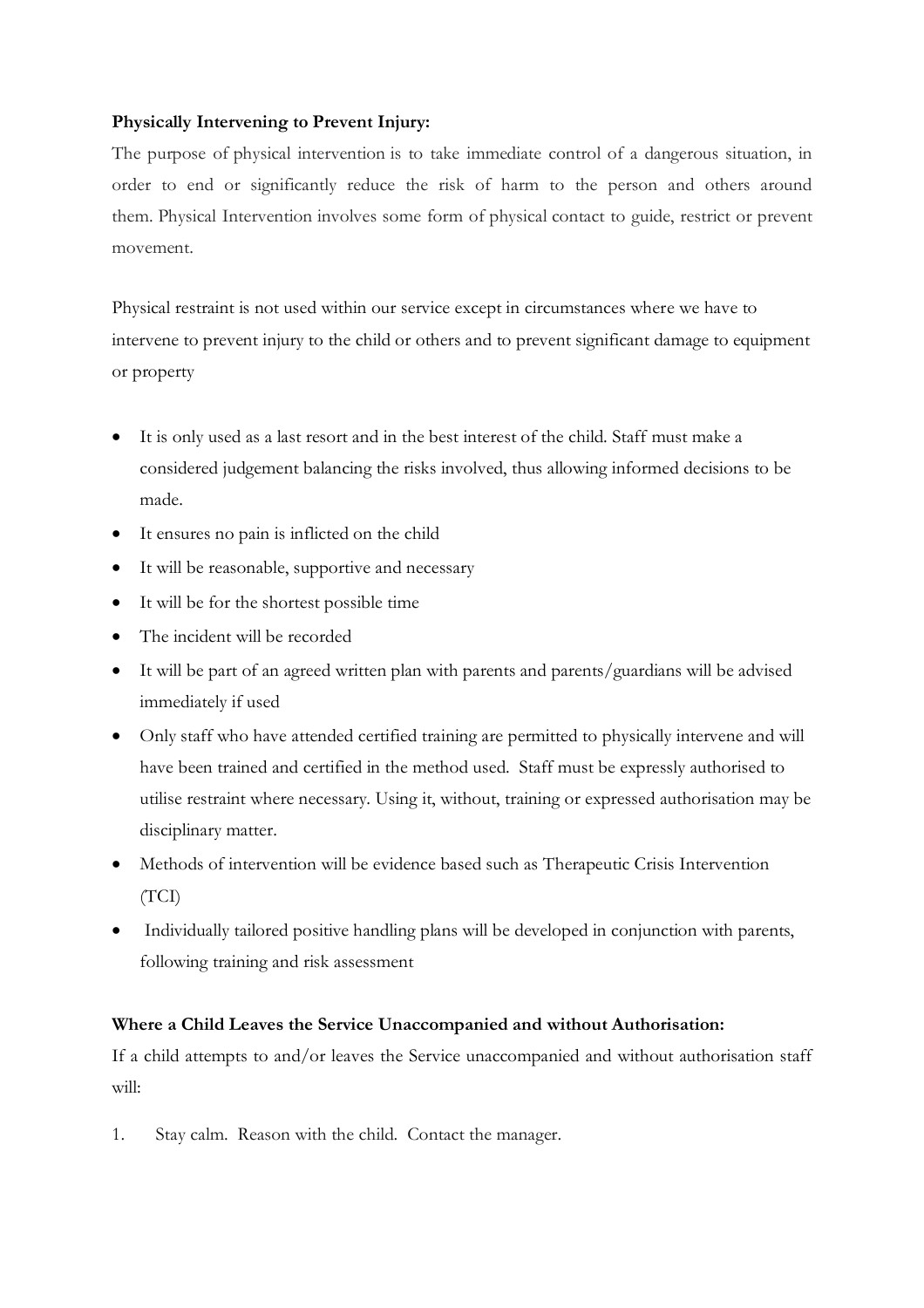- 2. Reason with the child and ask them how they can be supported to make the correct choice/return. Staff will discuss the situation and try supporting them to resolve it.
- 3. Offer to phone parents to let them discuss it with them.
- 4. If a child still insists on going staff will keep trying to contact parents. Allow the child to speak to parent/guardian if phone contact can be made with them.
- 5. Stand at exit door. If child leaves the Service a staff member will follows if available.
- 6. The Service should continue to try contact parents.
- 7. The two staff will walk if possible and try to keep the child calm by speaking to them.
- 8. If parents or guardians cannot be contacted the other emergency number given by parents can be phoned.
- 9. If parents cannot be contacted and staff are concerned for the child's safety, Tusla and/or an Garda Síochána will be contacted.
- 10. When the child comes back to school a detailed investigation will be carried out. The school Code of Behaviour will be adhered to. A support plan will be put in place and reviewed within required timeframes.
- 11. Written records of the incident will be kept.
- 12. Once a child voluntarily leaves the school, the school is no longer responsible for the child.

Please also see the Service's Outings and Missing Child Policies and Dropping off and Collection of Children Policy

avril Lampligh

**Signed:** 

**Date: Nov. 12th 2019**

**Name: Avril Lamplugh**

**Name of Person Approving Policy**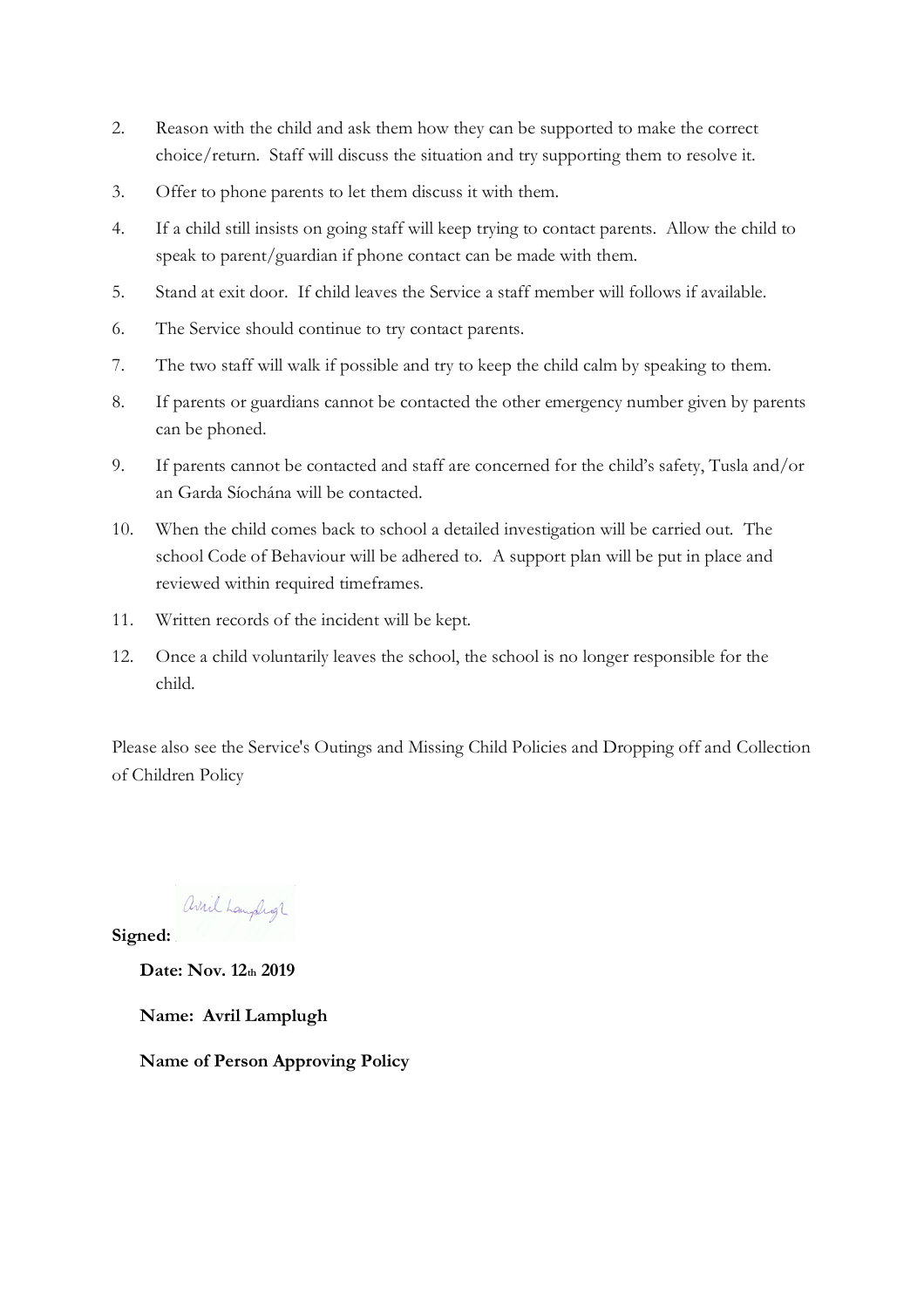#### **APPENDIX C: CHILDREN AND BEHAVIOUR**

Where children cannot verbally communicate, children often use behaviour as a form of communication. Children will often use behaviour as a medium to express their feelings, fears and emotions.

**Physical behaviour:** children's physical behaviour can often be a result of tiredness, illness or medication. Night-time sleep problems (interrupted night sleep) has been found to be a common cause of behaviour problems causing chronic fatigue and a cranky, irritable child with poor coping skills.

**Developmental:** behaviour will often reflect the age and stage of development of the child for example temper tantrums. Developmental delay in children's speech, mobility or other areas can lead to a child feeling frustrated and may present in challenging behaviours. *Management should be informed by parents/guardians of all concerns regarding developmental delay, as it is through this the child's needs can be fully supported within the setting.* 

**Emotional:** learning about feelings and emotions is a process. Often when children's emotions are in disarray, it will primarily affect their behaviour. Such examples include bereavement, a new baby, a house move etc. We ask parents/guardians to inform the early year's practitioner of any changes or difficulties which may be occurring for the child- no matter how small. Through this, the child can be supported positively, and feel valued, cared for and respected.

**Environmental:** an environment which supports the individual child's interests, age and stage of development, gender and background should be provided. The environment must be stimulating and offer a variety of opportunities for each child within the room.

**Intellectual:** where a child's interests, abilities or background is not evident within a room, the child may not be stimulated. It is the responsibility of the early year's practitioner of that room, to ensure age and stage appropriate materials, opportunities and areas are present within the room for each child to utilize.